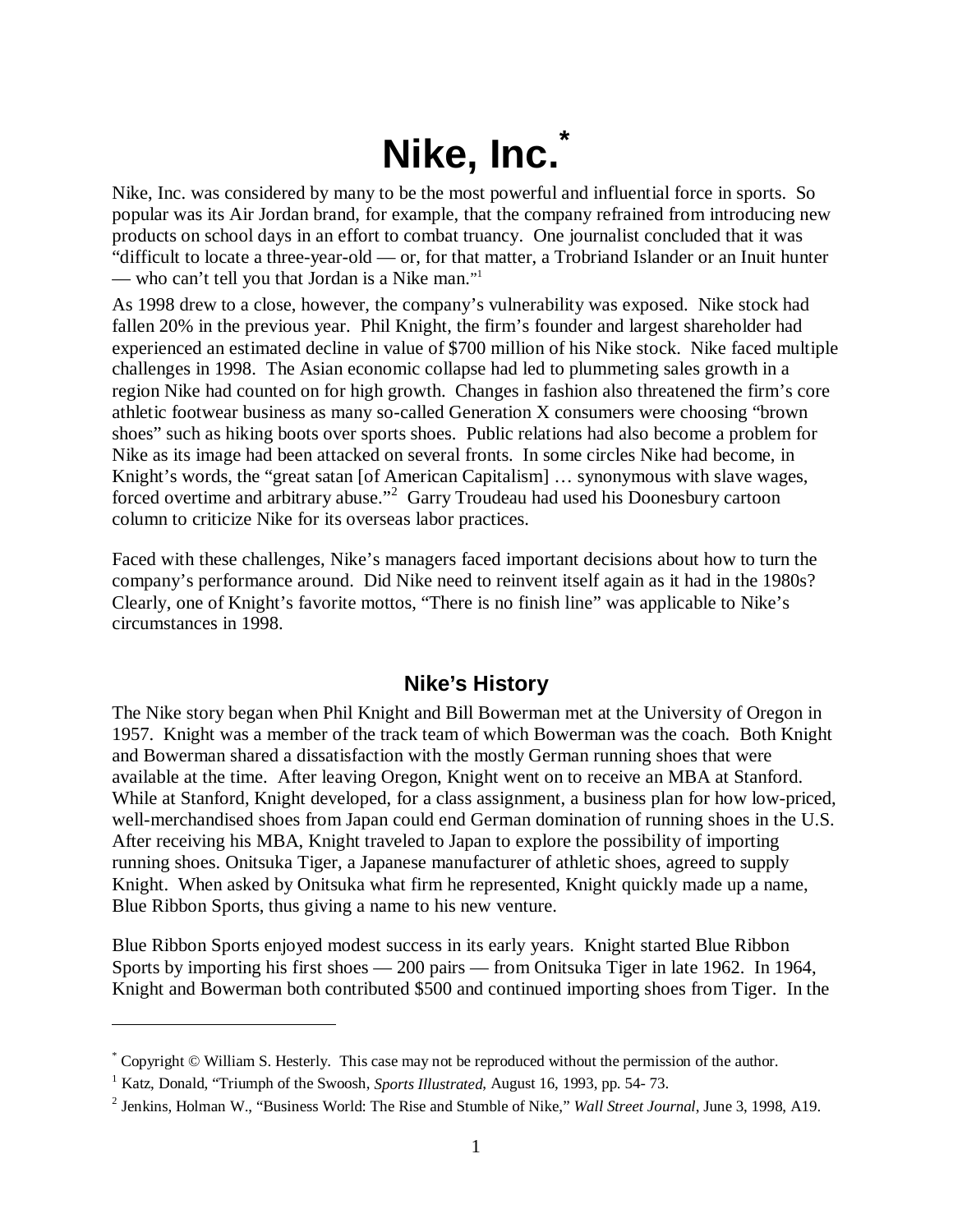early days of Blue Ribbon Sports, Knight maintained a job as a Price Waterhouse accountant. On the side, he sold track shoes out of the trunk of his car Plymouth Valiant at local track meets. Blue Ribbon Sports sold 1,300 shoes in 1964 for \$8,000 in revenue. In 1968, one of Bowerman's early designs, the Cortez, became one of Tiger's leading selling models. By 1969, with sales nearing \$300,000, Knight was able to quit his job and focus his efforts full time on his fledgling shoe company.

Tiger and Nike split in a dispute over distribution rights in 1972. Without their Japanese supplier, Knight and Bowerman decided to design and distribute their own line of shoes. Blue Ribbon Sports launched the Nike brand at the 1972 Olympic trials. The name Nike was taken from the Greek goddess of victory while the swoosh emblem was designed by a student for \$35. Knight and Bowerman persuaded some runners in the 1972 Olympic trials to wear their shoes. A major breakthrough occurred the next year when the legendary distance runner, Steve Prefontaine, became the first major track star to wear Nike shoes. Nike's also achieved its first major technical innovation in the early 1970s. Bowerman designed the waffle sole when he used his waffle iron to mold a piece of rubber for a sole. The shoe offered greater traction and cushioning than other shoes. The introduction of the waffle trainer coincided with a jogging boom in the U.S. By 1974, the waffle-soled shoes became the top selling training shoe in the U.S. Nike gained nearly 50% of the rapidly growing U.S. market for running shoes by the time of its first public stock offering in December 1980.

In the early 1980s, Nike lost its number one position in the U.S. athletic shoe market. Reebok capitalized on the boom in aerobics with its aerobic shoe lines to overtake Nike. Nike responded with a reemphasis on technical innovation, and by moving beyond running shoes to other sports shoes. Nike introduced what was probably the most successful athletic shoe in history — the Air Jordan —in 1985. Another highly successful move beyond running shoes was the first cross trainer shoes in 1987. That year, Nike also introduced what was perhaps its most important technical innovation —the air sole. Air soles, invented by former NASA engineer Frank Rudy, placed pressurized gas into urethane bags. When placed in a shoe's sole these bags compressed on impact to absorb shock, then quickly rebounded to their original shape in time for the next impact. Air soles could be configured for different sports and athlete's needs by modifying the placement, amount of pressure, and shape of the gas-filled bags. The air sole re-established Nike as the technological leader in athletic footwear. The company also placed an unprecedented focus on advertising. Nike's "Just Do It" ad campaign debuted in 1988. The combined effect of the technical innovation, new advertising emphasis, and the broadened product line was a surge in sales as revenues almost doubled within two years.

After 1990, Nike's success continued as it gained momentum in international markets at the same time it expanded into sports equipment and increased its penetration in sports apparel. In 1991, Nike reported that international sales had increased 80% to \$860 million and a year later passed the \$1 billion mark in international revenue. In 1992, Nike also opened its first NIKETOWN. NIKETOWNs were upscale retail stores in major cities. While some retailers feared that NIKETOWNs would have an adverse impact on sales, Nike managers contended that NIKETOWN was intended to promote Nike's brand name more than it aimed to directly sell products. One journalist reported that, within a few weeks of opening, the Chicago NIKETOWN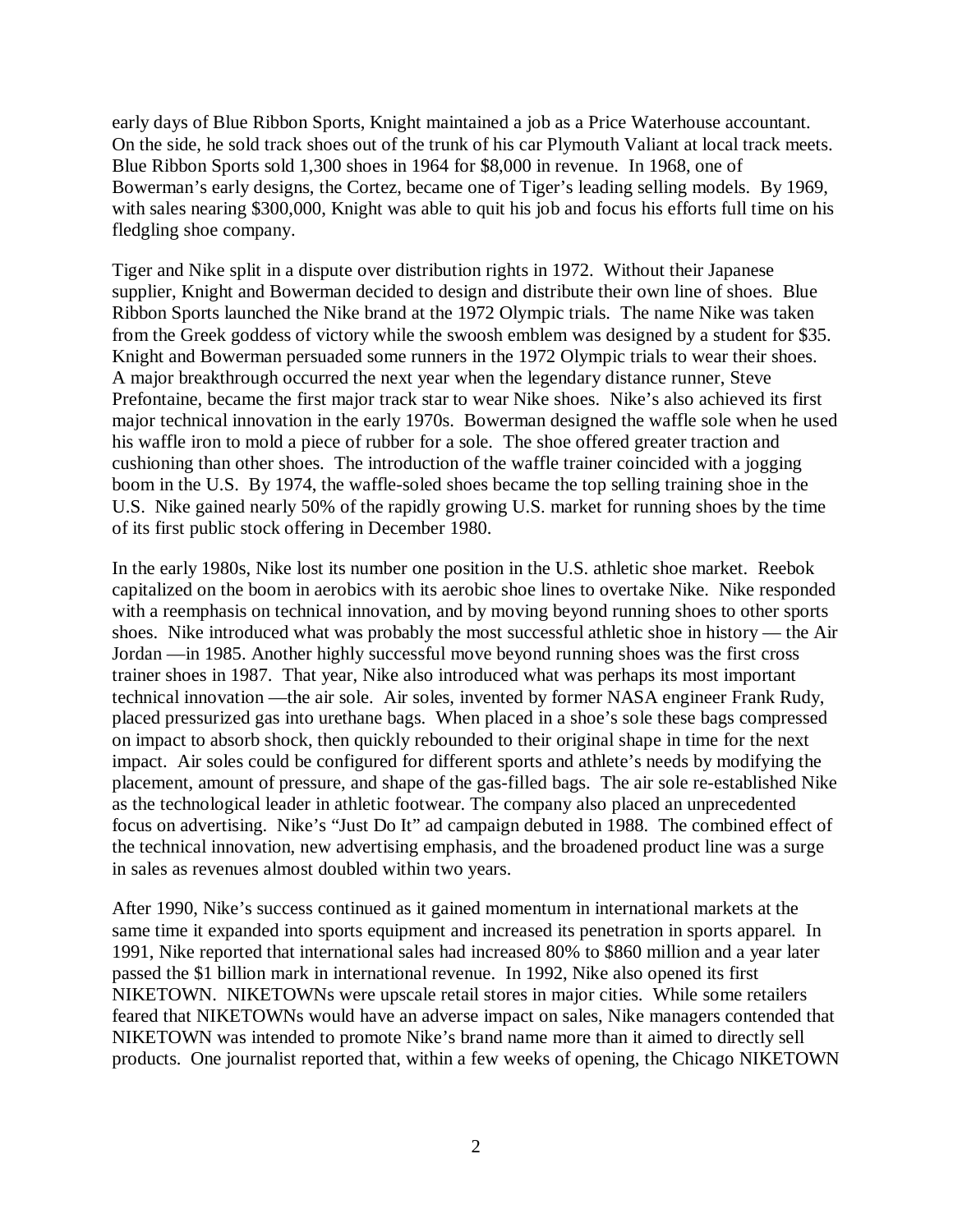had usurped the Lincoln Park Zoo and the Shedd Aquarium as the most popular tourist attraction in Chicago.<sup>3</sup> The year 1992 also marked another potentially important strategic move for Nike. Nike moved into sports equipment with its acquistion of hockey equipment manufacturer, Bauer. The Bauer acquisition was Nike's first move into sports equipment.

# **The Market for Sports Footwear and Apparel in 1998**

Athletic footwear was considered a mature industry in 1998. Wholesale sales were greater than \$9 billion in 1995. Overall industry growth had been a moderate 6% to 9% for most of the 1990s. Some of the largest firms in the industry, such as Nike, Reebok, and Adidas had experienced much faster growth as had some small niche producers.

A number of designers planned to introduce new lines of athletic footwear in 1997 and 1998. Tommy Hilfiger, Ralph Lauren, Calvin Klein, Donna Karan, and Nautica all were expected to introduce shoes aimed at fashion-conscious leisure wearers.<sup>4</sup>

Nike and other major athletic shoemakers saw shoe sales suffer in 1998 at the same time that smaller competitors flourished. Reebok was expected to post a 47% decline in earnings while other established companies such as Converse and Fila anticipated losses. Smaller competitors such as Candie's and Global Sports expected gains of 83% and 67% respectively. Analysts pointed to a possible shift in consumer tastes as one reason for the lackluster performance of the established firms compared to smaller competitors in the industry. Brian Eisenbarth, an analyst for Collins, Inc., said, "There appears to be a rebellion going on among teens and preteens against the big traditional franchises of the industry, along with their high prices. Generally any shoe priced over \$80 is having a hard time leaving the store."5

The increasing popularity of "brown" shoes was another blow to athletic shoemakers. Brown footwear included shoes such as Hush Puppies, Timberland, and work or hiking boots. One estimate suggested that the shift to brown shoes had cut 20% out of athletic shoe sales.<sup>6</sup> The threat of brown shoes to athletic footwear was heightened because a high percentage — one industry rule of thumb was  $80\%$ <sup>7</sup> — of athletic shoes were not bought for any athletic purpose.

Another trend observed by industry analysts was a shift away from basketball shoes. Firms such as Converse and Fila which had narrower product lines and were thus more dependent on basketball shoes were most adversely affected than firms with more diverse product lines such as Nike and Reebok. One exception to the downward trend in basketball shoe sales was Nike's new Brand Jordan. The Brand Jordan shoes had enjoyed a successful brand launch.

In contrast to larger shoe companies, which had experienced declines in sales, smaller niche competitors such as Vans, Airwalk, Etnies, and DC had revenue increases ranging from 20% to

<sup>3</sup> Katz, Donald, "Triumph of the Swoosh," *Sports Illustrated*, August 16, 1993, pp. 54-73.

<sup>&</sup>lt;sup>4</sup> Standard & Poor's, "Apparel and Footwear Industry Survey," Aug. 21, 1997.

<sup>&</sup>lt;sup>5</sup> Dow Jones Newswires, "Smaller Sneaker Makers Walk All Over Big Ones in 3Q," October 8, 1998.

<sup>6</sup> Jenkins, Holman W., "Business World: The Rise and Stumble of Nike," *Wall Street Journal*, June 3, 1998, p. A19.

<sup>7</sup> Jenkins, Holman W., "Business World: The Rise and Stumble of Nike," *Wall Street Journal*, June 3, 1998, p. A19.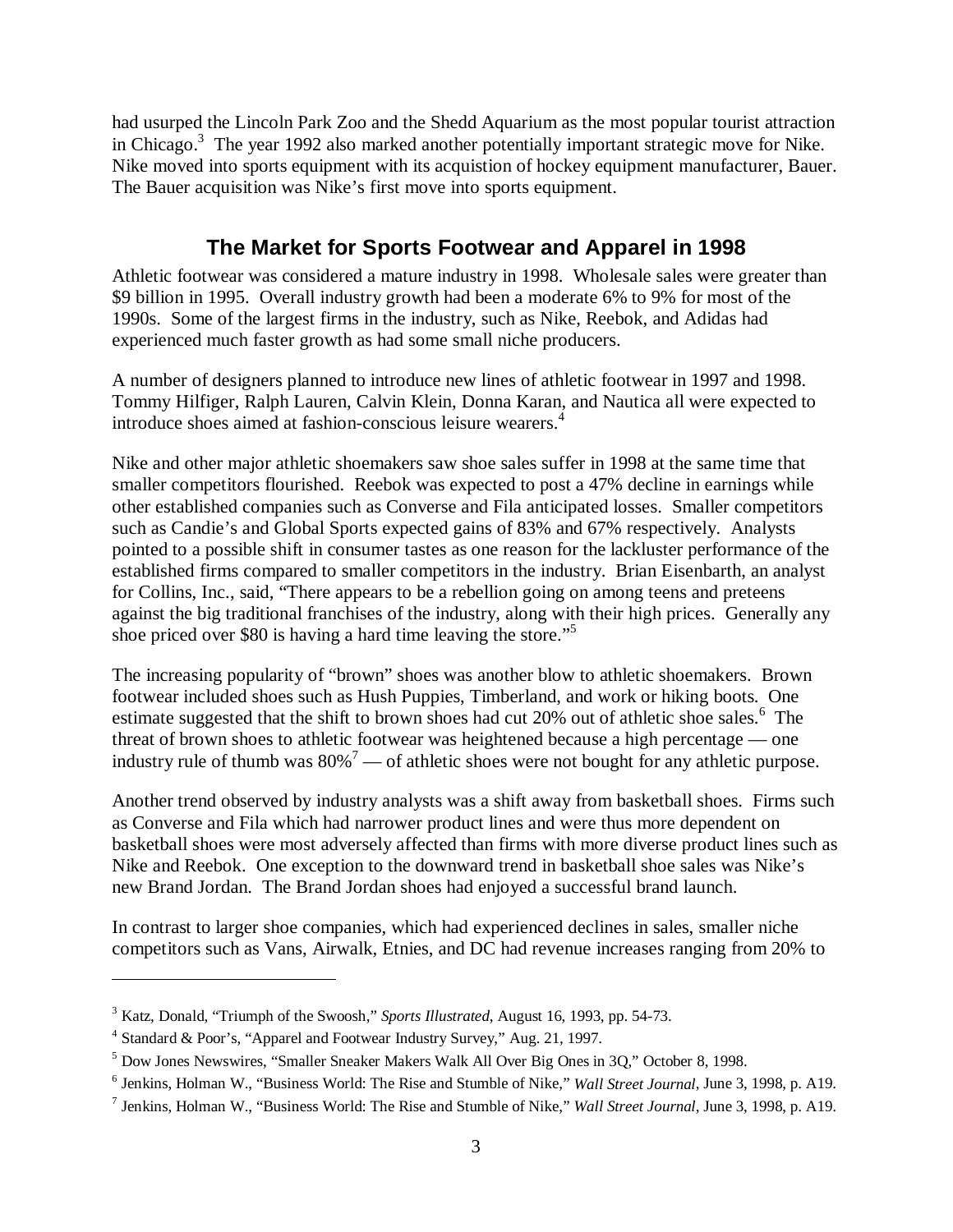50%. Candie's was another firm experiencing an upsurge in sales. With an emphasis on women ages 19-30 and shoes that sold for an average of \$35 a pair, Candie's sales had increased 39% over 1997. Another competitor's, Global Sports, high growth was attributed to its success in women's shoes and Yukon, a lower-priced line of outdoor footwear.

Perhaps the biggest beneficiaries of the shift in consumer tastes was Vans Inc. Sales for Vans were up 21% in late 1998. Van's shoes main appeal was to "the antiestablishment crowd looking for something other than traditional sneakers."<sup>8</sup> Their shoes were particularly popular with stunt bikers and boarders. Boarders participated in various sports based on boards: skateboards, snowboards, wakeboards, and allterrrain boards. In 1998, it was estimated that there were 6.5 million skateboarders, 4.5 million snowboarders, 1.5 million stunt bikers, 2 million wakeboarders, and 1 million allterrain boarders. These figures were expected to expand anywhere from double to six times in the three years following  $1998$ . Boarding was characterized by a strong antiestablishment culture. And, for many boarders, Nike represented the establishment. Some boarders wore buttons with the slogan "Don't Do It" in a clear contradiction of Nike's famous slogan.<sup>10</sup> Another sign of the antiestablishment ethos of the board sports participants was that many top snowboarders skipped the 1998 Olympics in Nagano, Japan.

Vans shoes were not only more appealing to boarding set for cultural reasons, they were also cheaper. Vans' shoes averaged \$45-50 in price compared to \$70 to \$75 for Nike. Vans also did not have to participate in large endorsements. One of its top athletes, street luger Lee Dancie, was paid only \$100,000 a year to wear Vans. Many of Vans endorsers reported that they had refused offers from larger companies.<sup>11</sup> Vans sponsored alternative sporting events in snowboarding, skateboarding, and stunt bike exhibitions.

Another area affected by changes in consumer tastes was the sale of tennis shoes. Fewer people were playing tennis than in earlier decades. The U.S. tennis association estimated that there were 34 million tennis players over the age of 12 in 1974 but only 19.5 million in 1996.<sup>12</sup> Nike's global sales of tennis shoes grew 11.5% in 1998 to 15 million pairs. In 1998, Nike began an ad campaign aimed at attracting tennis players back to the game. The television ads sought to remind viewers in an offbeat way about what they liked about tennis.

<sup>8</sup> Dow Jones Newswires, "Smaller Sneaker Makers Walk All Over Big Ones in 3Q," October 8, 1998.

<sup>&</sup>lt;sup>9</sup> Pereira, Joseph, "Going to Extremes: Board-Riding Youths Take Sneaker Maker On a Fast Ride Uphill --- For Generation Y, Rebellion and Vans Shoes are Cool; Nike and Baseball Aren't --- 'Elvises' Go to 'Cube Farms,'" *Wall Street Journal*, April 16, 1998, p. A1.

<sup>&</sup>lt;sup>10</sup> Pereira, Joseph, "Going to Extremes: Board-Riding Youths Take Sneaker Maker On a Fast Ride Uphill --- For Generation Y, Rebellion and Vans Shoes are Cool; Nike and Baseball Aren't --- 'Elvises' Go to 'Cube Farms,'" *Wall Street Journal*, April 16, 1998, p. A1.

<sup>&</sup>lt;sup>11</sup> Pereira, Joseph, "Going to Extremes: Board-Riding Youths Take Sneaker Maker On a Fast Ride Uphill --- For Generation Y, Rebellion and Vans Shoes are Cool; Nike and Baseball Aren't --- 'Elvises' Go to 'Cube Farms,'" *Wall Street Journal*, April 16, 1998, p. A1.

<sup>12</sup> Beatty, Sally, "Nike Serves Up Tennis-Gear Ad That Plays Sudden Death Game," *Wall Street Journal*, Aug. 26, 1998, p. B2.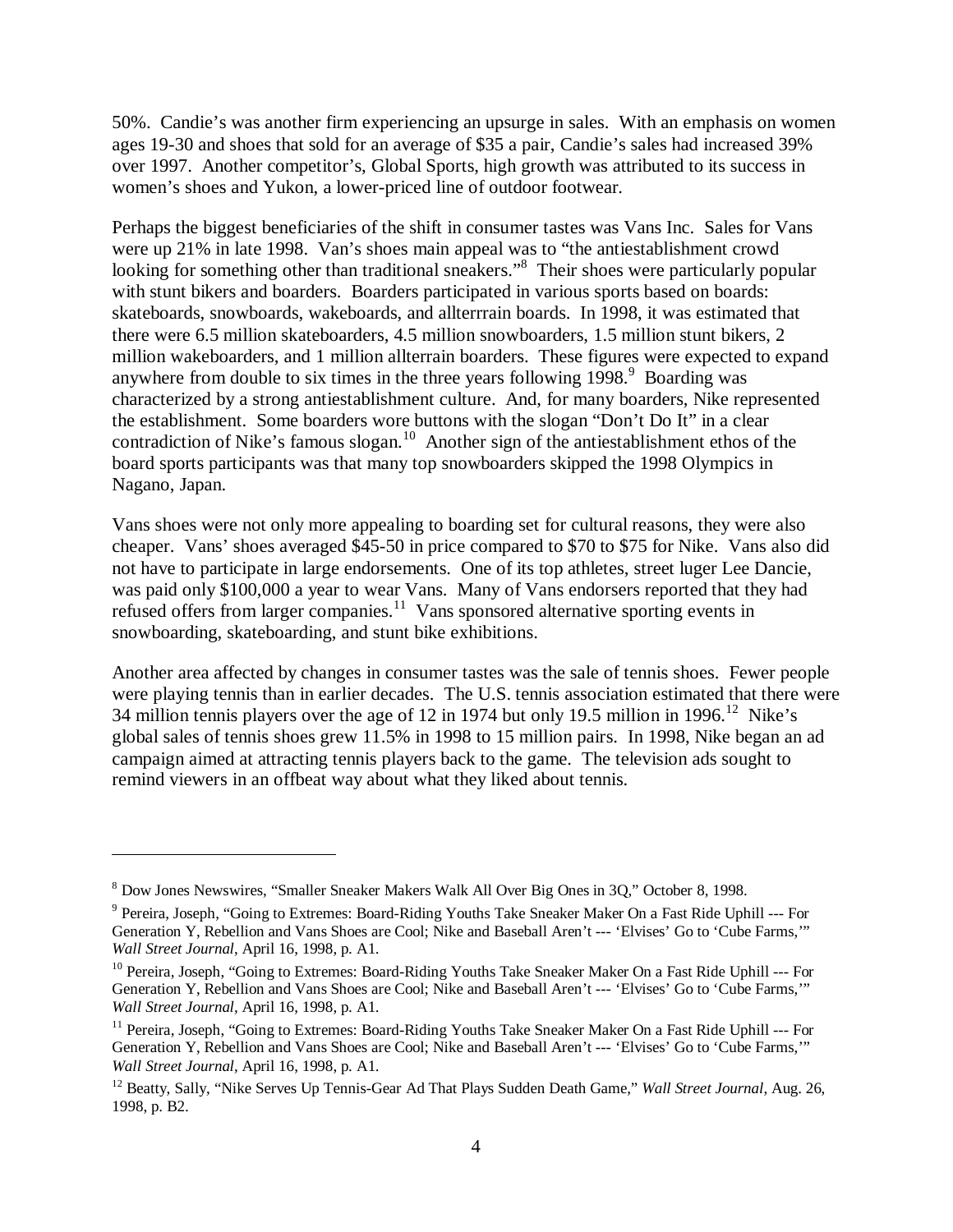The largest competitors in athletic footwear were Nike, Reebok, Adidas, and Fila. They were joined by a number of other firms such as Converse, New Balance, and others (see Exhibit 6). For the most part, these second-tier firms had narrower product lines than the top four. For example, Converse focused more basketball shoes while ASICS tended to specialize in running shoes. There were also a number of smaller niche firms in athletic footwear in 1998. For example, Vans, Etnies, and DC focused on the market for skateboarders and other "boarders."

Reebok was Nike's largest U.S. competitor with over \$3.6 billion in sales in 1997. Like Nike, Reebok was experiencing a significant downturn in results. Earnings were down 49% for the first quarter of 1998 and both prices and orders had declined suggesting a dark outline for the next year. Reebok sold shoes under the Reebok brand name as well as under the Rockport, Greg Norman, and Ralph Lauren Footwear brands. Rumors floated in the 1998 that Reebok was a likely acquisition target for another consumer products company.<sup>13</sup>

Next to Reebok, Nike's largest competitors were the European companies Adidas-Salomon AG and Fila Holding S.P.A. The German-based Adidas had once dominated much of the athletic footwear market in Europe and North America. Following the 1972 Olympics, however, Adidas had lost its leading position in North America to Nike and Reebok. In 1997, Adidas had apparel and footwear sales of over \$3.7 billion. Adidas-Salomon was formed out of Adidas' \$1.4 billion purchase of Salomon the French maker of skis and other sporting goods including Taylor Made golf clubs. Adidas-Salomon had set a goal to become the world's second largest sports company after Nike. The merger with Salomon had not gone as smoothly as hoped, but analysts believed that, except for Taylor Made, the company was positioned well for 1998. The Italian firm Fila was the fourth largest athletic footwear maker behind Nike, Reebok, and Adidas with 1996 sales of \$1.2 billion. Sales had flattened for Fila in 1997 and 1998 after a period of rapid growth. Fila was attempting to shed its fashion reputation in favor on one rooted more in performance. Baketball and tennis shoes were the products for which Fila was best known. As a result, the company had been severely affected by the downturn in basketball shoes.

#### **Nike in 1998**

Though Nike had traditionally been identified as a shoe company, the firm had consistently extended its scope over its history. When growth had slowed during 1993-94, Nike made a greater commitment to product areas beyond shoes. Phil Knight maintained, "We decided we're a sports company, not just a shoe company."<sup>14</sup> Design, development and worldwide marketing of high quality footwear, apparel, equipment, and accessory products were Nike's principal business activities. Nike's internal emphasis was on design, development, and marketing rather than manufacturing. Nike did virtually no manufacturing. Instead, essentially all of Nike's products were manufactured by independent contractors. Most footwear products were produced outside the United States, while apparel products were produced both in the United States and abroad.

<sup>13</sup> *Business Week*, "A Buyer May Be On Reebok's Heels," June 15, 1998, p. 114.

<sup>14</sup> Lieber, Ronald B., "Just Redo It," *Fortune*, June 23, 1997, p. 72.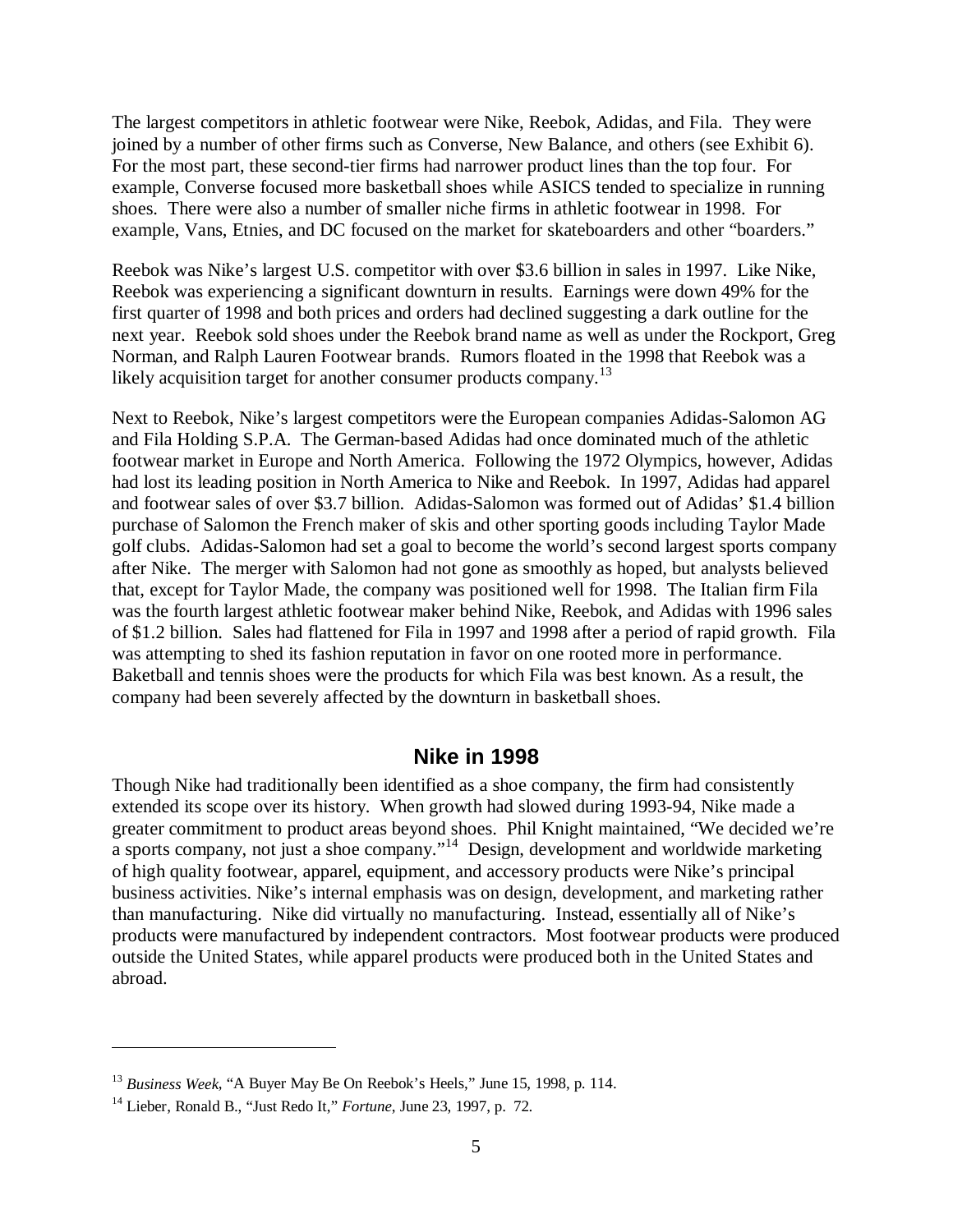# **Products**

Nike athletic footwear products were designed primarily for specific athletic use, although a large percentage of the products were worn for casual or leisure purposes. Nike placed considerable emphasis on high quality construction and innovative design. Running, basketball, children's, cross-training and women's shoes were the top-selling products in 1998 and were expected to continue to lead in sales for the foreseeable future. Training, running, basketball, kids, and Brand Jordan were the largest product categories for Nike accounting for 80% of sales in fiscal 1998. Overall, U.S. footwear had decreased by 7% in revenue in 1998 and 3% in pairs sold. Nike had enjoyed considerable success in establishing its shoes in other sports beyond running and basketball. Shoes designed for outdoor activities, tennis, golf, soccer, baseball, football, bicycling, volleyball, wrestling, cheerleading, aquatic activities and other athletic and recreational uses contributed substantially to Nike's sales. Golf and soccer, particularly, were bright spots with sales increases in 1998 of 71% and 74%, but Outdoor and tennis sales had dropped by 7% and 14% respectively.

## Apparel

Although Nike had established itself by selling shoes, active sports apparel, as well as athletic bags and accessory items, were increasingly important to Nike's sales. Apparel and accessories were designed to complement Nike's athletic footwear products, feature the same trademarks and were sold through the same marketing and distribution channels. Nike sought to bundle apparel and footwear into collections in some instances. For example, the Air Jordan model of basketball shoes would be coupled with apparel. Apparel sales had increased for nearly all categories in 1998. Training apparel was up 10%, Accessories 6%, Kids 41%, Tee shirts 5% and Golf 57% all enjoying increases. Team Sports Apparel, with an 8% drop, was the only apparel area to show a significant decrease. Broken down by region, U.S. apparel had increased by 11% while European apparel was up 35%.

Nike owned a handful of wholly owned subsidiaries that marketed products in different markets. Nike sold a line of dress and casual footwear and accessories for men, women and children under the brand name Cole Haan through its wholly-owned subsidiary, Cole Haan Holdings Incorporated. Another wholly owned subsidiary, Sports Specialties Corporation, sold a line of headwear with licensed team logos under the brand name "Sports Specialties." Bauer Inc., headquartered in Montreal, manufactured and distributed ice skates, skate blades, in-line roller skates, protective gear, hockey sticks, and hockey jerseys and accessories under the Bauer(R) brand name. Bauer also offered products for street, roller and field hockey. Finally, Nike sold small amounts of various plastic products to other manufacturers through NIKE IHM, Inc. (formerly Tetra Plastics, Inc.).

## Sports Equipment

Sports equipment was an area of growing importance to Nike. Nike had moved into sports equipment during the 1990s. Several items were sold under the Nike brand name, including sport balls, timepieces, eyewear, skates, and bats for softball and baseball. Some of the most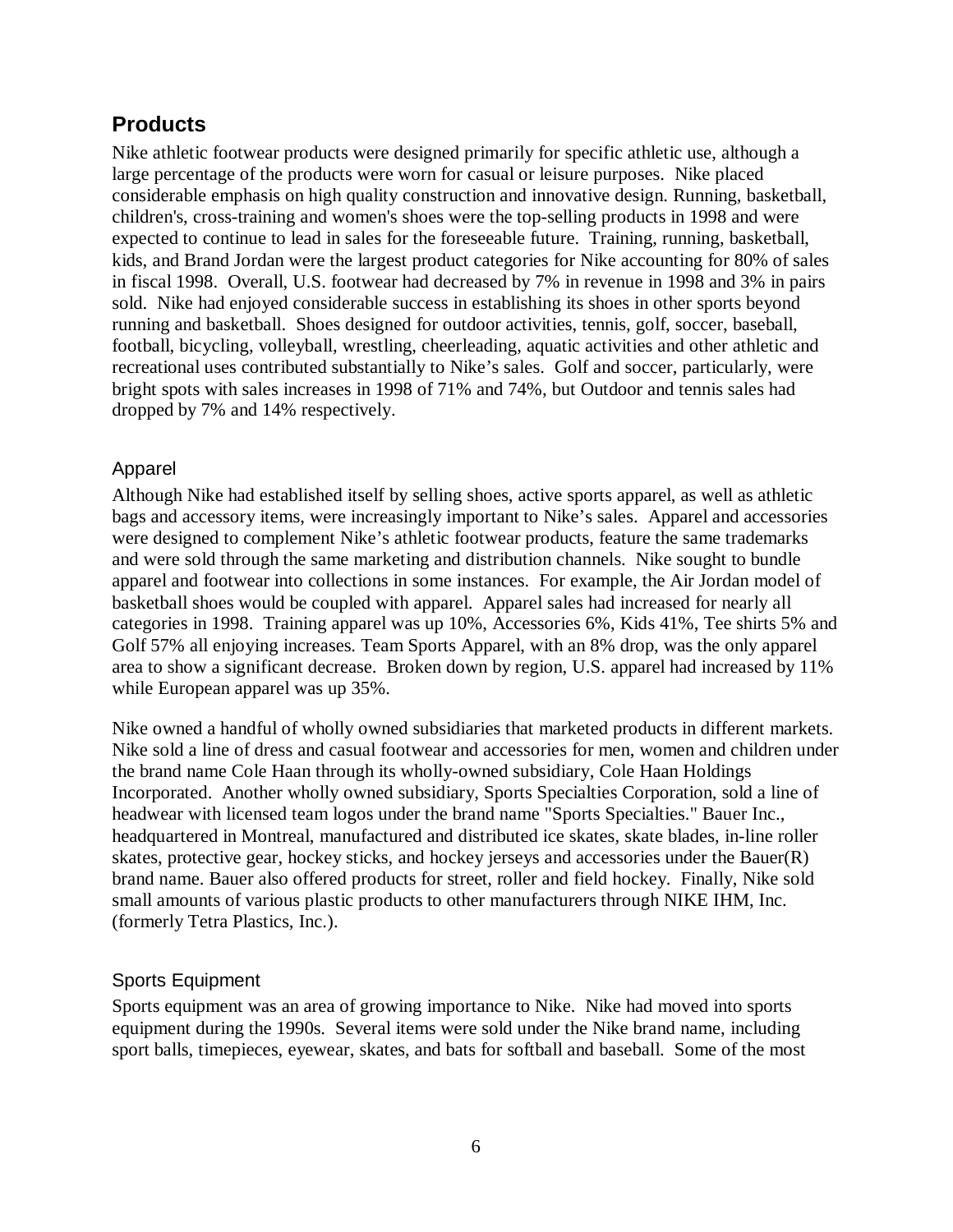visible product introductions had not performed well. Hockey sticks and basketballs, for example, had experienced disappointing sales.<sup>15</sup> Industry observers rumored that Nike would expand into other areas of equipment such as golf. Andrew Mooney, who headed Nike's sports equipment division, summarized Nike's ambition in sports equipment, "Within a few years, the equipment division will be Nike's fastest growing division."<sup>16</sup>

#### Jordan Brand

Nike launched its JORDAN brand in October 1997. JORDAN extended Nike's relationship with Michael Jordan. Jordan had endorsed Nike since the early 1980s. Some credited the introduction of the Air Jordan shoe in 1984 with catapulting Nike from close head-to-head competition with Reebok to clear dominance in the industry. Nike promoted JORDAN as "a pure, authentic basketball brand of premium, high-performance basketball footwear and apparel inspired by the performance, vision and direct involvement of Michael Jordan."<sup>17</sup> While growth was flat across the industry for basketball footwear, the JORDAN brand shoes were seen as a clear success. We believe the man and the product can show similar market strength into the next century.

#### Women's Products

Another area of promising growth for Nike was in products targeted to women. Women's participation in sports had increased by 30% in the decade preceding 1998 while participation in team and individual sports combined had increased by 26%. The growth in women's participation appeared to be accelerating.<sup>18</sup> Nike planned new lines of shoes for fall 1998. The shoes contained a new footbed designed specifically for women. Nike also had initiated women's concept shops with retail partners such as Dick's and The Finish Line.

## **Marketing**

 $\overline{a}$ 

Nike's marketing efforts centered around the relentless promotion of its brand name. The company sought to promote the Nike brand image as representing technical superiority, performance, and "the free-flowing spirit of the athlete."<sup>19</sup> An ongoing concern for Nike was that its performance image would be diluted. Knight worried in 1994 that, "We've moved away from our heritage and more toward fashion."20 Managers at Nike were keenly conscious that brand leadership was difficult to sustain in footwear and apparel over long periods of time. According to Knight:

<sup>&</sup>lt;sup>15</sup> O'Harrow, Robert, Jr., "Nike's Downward Swoosh; Changing Tastes, Asia Crisis Halt Athletic Shoe Giant's Winning Streak," *Washington Post*, Jan. 18, 1998, p. H2.

<sup>16</sup> Eubanks, Steve "Where Does Nike Fit Into This Picture? *Golf World*, January 30, 1998, p. 58.

<sup>&</sup>lt;sup>17</sup> Nike Annual Report, 1998.

<sup>&</sup>lt;sup>18</sup> Standard & Poor's, "Apparel and Footwear Industry Survey," Aug. 21, 1997.

<sup>19</sup> *Business Week*, "Can Nike Just Do It? April 18, 1994, pp. 86-90.

<sup>20</sup> *Business Week*, "Can Nike Just Do It? April 18, 1994, pp. 86-90.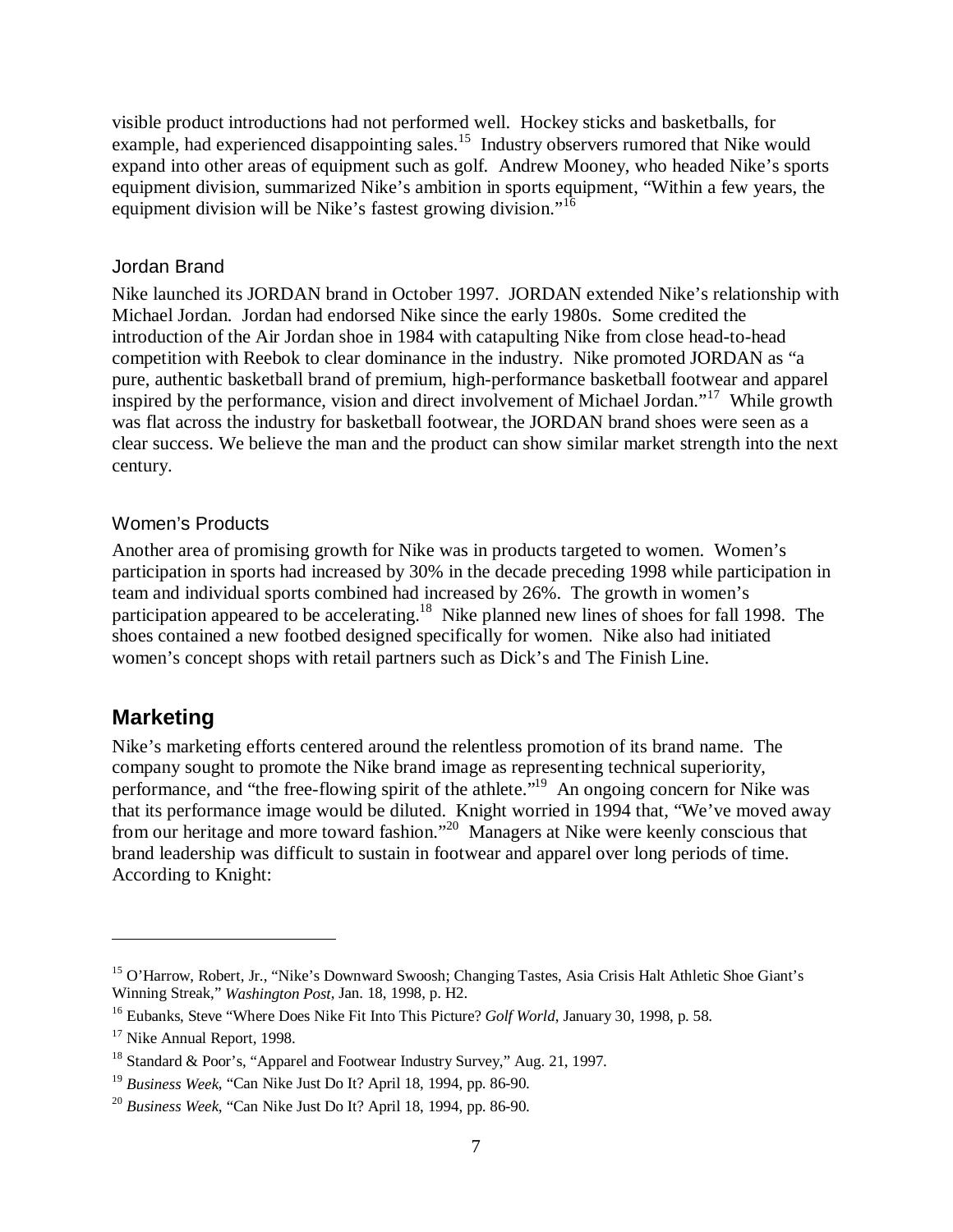The brand cycles in this industry last only around seven years. You've got to reawaken the customer every season, yet there are these larger cycles. First, Converse had its day, then Adidas, then Nike. The cycle took us form zero to a billion dollars in a short time, and suddenly Reebok had its years in the sun. Then Nike was reinvented during the late '80s, and now we're back on top. …If we're a giant, then we're a pretty fragile giant. Every six months is like a new life. We can't take our eye off the ball, because if we lose it, we'll have a bitch of a time getting it back.<sup>21</sup>

#### Advertising

Nike placed great importance on advertising and promoting its brand name. Nike's \$900 million global "demand creation" budget was split between \$500 million for sports marketing and \$400 million for communication.<sup>22</sup> The communications budget's main component was advertising while athlete and team endorsements constituted the lion's share of sports marketing.

Nike was one of the most recognized brands in the world and its swoosh was one of the best known product symbols. Knight sought to extend the Nike brand name further:

These products and the way we present them to the world is our greatest asset, our brand name. Not a brand name equivalentyet to Coca-Cola or even Gillette but we're not "too far" behind. That's one of our big goals as a company – to reach that next level.<sup>23</sup>

Nike's advertising was distinctive. Many Nike ads neither promoted a specific product nor even mentioned the firm's name. Instead, at one *Fortune* article stated, "they come across as demonstrations of a passion for sport, as spoken by athletes like Michael Jordan."<sup>24</sup> Nike advertising slogans such as "Bo Knows" and "Just Do It" had gained almost universal recognition and association with the Nike brand name.

So ubiquitous were Nike's symbol and slogan "Just Do It" that overexposure was a concern. In 1998, Nike replaced its "Just Do It" ads with others featuring the slogan "I Can." This led some in the media to conclude that Nike had retired the "Just Do It" slogan. In a press release, Nike flatly stated that conclusion was wrong.<sup>25</sup> The use of the Swoosh symbol was also modified somewhat in 1998. Nike began to use its wordmark "nike" instead of the swoosh to to sign off its advertising and on letterhead and business cards. A Nike press release answered speculation by the *New York Post* with a press release that "emphatically" denied the retiring of the Swoosh. Gordon Thompson, Nike's vice president of design emphasized that, "It is the Swoosh that has brought us to prominence, and it isn't going away. The Swoosh will still b used in ints most powerful form – on product."<sup>26</sup>

<sup>21</sup> Katz, Donald, "Triumph of the Swoosh," *Sports Illustrated*, August 16, 1993, pp. 54-73.

<sup>&</sup>lt;sup>22</sup> Nike Inc. Press Release, "Nike: No Fundamental Change in Sports Marketing Strategy," Oct. 1, 1998.

<sup>&</sup>lt;sup>23</sup> Nike, Inc. Annual Report, 1998.

<sup>24</sup> Lieber, Ronald B., "Just Redo It," *Fortune*, June 23, 1997, p. 72.

<sup>&</sup>lt;sup>25</sup> Nike Inc. Press Release, "Instant Replay: Nike & the Swoosh," September 15, 1998.

<sup>&</sup>lt;sup>26</sup> Nike Inc. Press Release, "Instant Replay: Nike & the Swoosh," September 15, 1998.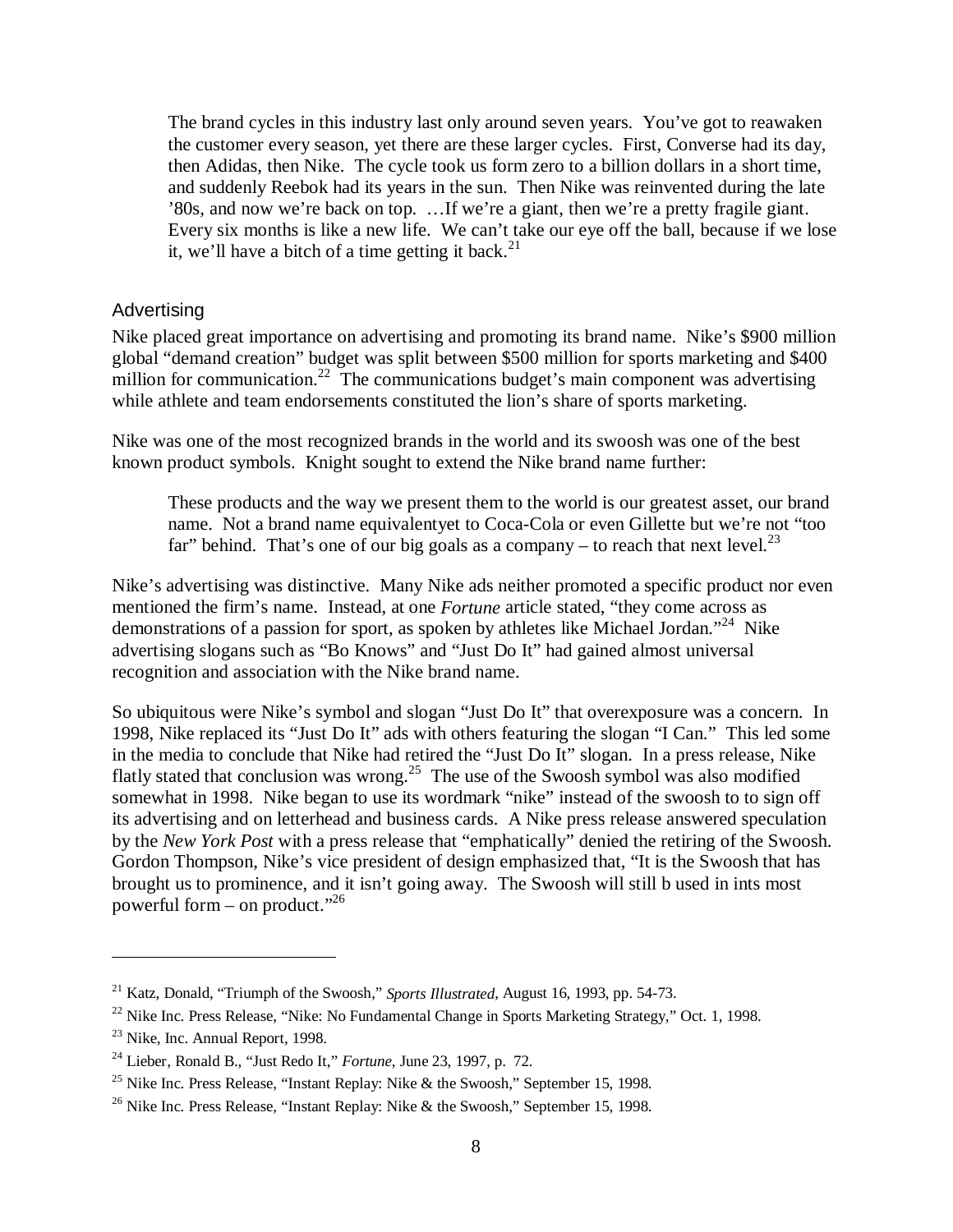#### **Endorsements**

Nike aggressively sought endorsements from top athletes and teams in several sports. Regardless of the sport, Nike sought to have the best athletes in those sports wear its shoes. Nike believed that if the best athletes in a sport wore its shoes then serious athletes would also choose Nike as would, eventually, more casual participants. One example was a model of tennis shoes that went from sales of 10,000 pairs one year in the 1980s to 1.5 million the next after the world's best known player, John McEnroe, started wearing them.

The most visible endorsers of Nike were Michael Jordan, Tiger Woods, and Ronaldo the world's top ranked athletes in basketball, golf, and soccer respectively. Jordan was nearing the end of his basketball career which led some to question if shoes bearing his name would continue to attract consumers in the same numbers. Woods and Ronaldo were both in their early 20s in 1998. Like Jordan, both were viewed as uniquely gifted athletes with a flair for the spectacular, and both were predicted to dominate their sports as Jordan had done in basketball. Nike had also aggressively obtained endorsements from top women athletes such as track star Marion Jones and soccer player Mia Hamm. Nike had also focused on women's teams. The U.S. Olympic women's teams in soccer, softball, and volleyball were all sponsored by Nike. These endorsements were viewed as one reason that Nike's sales to women and girls had grown to about 25% of sales in 1998 from less than 15% in 1993.<sup>27</sup>

Endorsement expenses were up 47% in 1998. This increase was largely attributed to the cost of new contracts in soccer. In October 1998, Nike announced a decision to cut its budget of sports star endorsements by \$100 million. The company planned to shift the amount cut from endorsements to spending on advertising. The reduction in endorsement spending followed an industry trend. Reebok had dropped 700 athletes from its endorsement list including basketball player Shaquille O'Neal. Others companies had also reduced the amounts paid to athletes for endorsements while some, such as New Balance, shunned athlete endorsements altogether.<sup>28</sup> Despite the reduction, Nike emphasized that it was "totally committed to sports marketing athletes and teams endorsements as a fundamental pillar of success for this business and this industry."<sup>29</sup> Nike managers believed that renewal costs would be lower on expired contracts and that with less competition for star athletes they would have a greater advantage in obtaining desired endorsements.

#### **Distribution**

 $\overline{a}$ 

Nike was the largest seller of athletic footwear and athletic apparel in the world. Nike sold its products to approximately 19,700 retail accounts in the United States and through a mix of independent distributors, licensees and subsidiaries in approximately 110 countries around the world.

<sup>27</sup> Munk, Nina, "Girl Power," *Fortune*, Dec. 8, 1997, pp. 132-140.

<sup>28</sup> Richards, Bill, "Nike Says It Plans to Cut \$100 Million On Spending for Star Endorsements," *Wall Street Journal*, Oct. 2, 1998.

<sup>&</sup>lt;sup>29</sup> Nike VP Andy Mooney quoted in Nike Inc. Press Release, "Nike: No Fundamental Change in Sports Marketing Strategy," Oct. 1, 1998.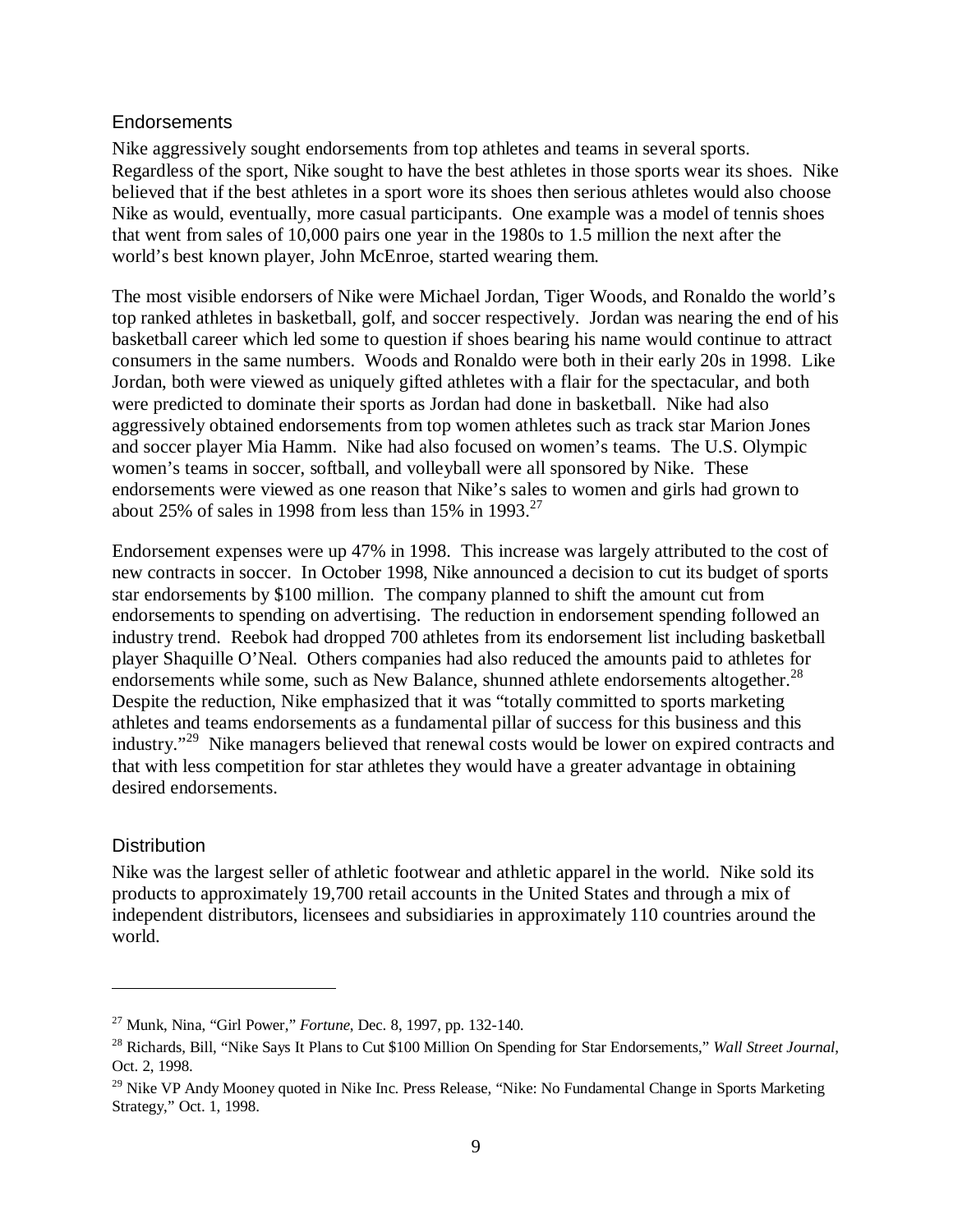During fiscal 1998, the United States accounted for approximately 57 percent of total revenues for Nike. Nike products were sold through a broad array of retail outlets including department stores, footwear stores, sporting goods stores, skating, tennis and golf shops, and other specialty retail stores. Though Nike sold to approximately 19,500 retail accounts, its largest customer, Foot Locker, accounted for 11% of Nike's global sales. Retailers generally conceded that they had benefited from Nike's dramatic growth. Many retailers, however, resented Nike policies on pricing which limited their flexibility and what they considered the miserly way in which Nike distributed some products. Another concern of many retailers was that their success had become too entwined with Nike's and that they would thus suffer from a downturn in Nike's performance.<sup>30</sup>

Nike had pioneered its "Futures' ordering program which had become a model for other consumer products manufacturers. The futures program required retailers to order five to six months in advance of delivery. Many retailers complained that "Futures" shifted the risk of excess inventory to them from Nike. Nike guaranteed that 90 percent of retailers' orders would be delivered within a set time period at a fixed price. Approximately 85 % of Nike's domestic footwear was shipped under the futures program in fiscal year 1998. This compared to 93 % of shipments in 1997 and 88 % in 1996 that were made through the futures program. The futures program was also used for apparel shipments. Nike made 84 percent of its domestic apparel shipments under the futures program in 1998. As of May 31, 1998, Nike's worldwide futures orders for athletic footwear and apparel equaled \$4.2 billion, compared to \$4.9 billion as of May 31, 1997. Futures orders in May were scheduled for delivery from June through November of 1998. Nike expected, based on past experience, that approximately 95 percent of these orders would be filled in that time period, although orders might be cancelable.

Sales for footwear and apparel in the United States were solicited primarily through 21 Nikes sales offices. Nike used 10 independent sales representatives for specialty products, such as golf, cycling, water sports and outdoor wear.

Nike retailed directly to consumers in some instances. Its most visible retail operations its 12 NIKETOWN stores. Nike also owned and operated 111 other stores. Approximately 60 of these were factory outlet stores that sold mostly B-grade and close-out merchandise, 35 were Cole Haan stores and 10 were employee-only stores.

# **Manufacturing**

 $\overline{a}$ 

Almost all of Nike's products were manufactured by a number of independent contractors in different countries. For footwear, 37% were manufactured in the People's Republic of China, Indonesia accounted for 34%, Vietnam 11%, Thailand 10%, The Philippines 4%, South Korea 2 %, and Taiwan 2%. Nike also had has manufacturing agreements with independent factories in Argentina, Brazil, Italy, and Mexico. The largest supplier of Nike footwear accounted for only about 8% of production. The manufacturing of apparel was distributed differently than footwear. Approximately 53 percent of Nike's apparel sold in the U.S. was also produced domestically. The apparel produced in the U.S. was done so by independent contract manufacturers, most of

<sup>30</sup> Steinhauer, Jennifer, "With No Big Rival, It Call the Shots in Athletic Shoes," *New York Times*, June 7, 1997.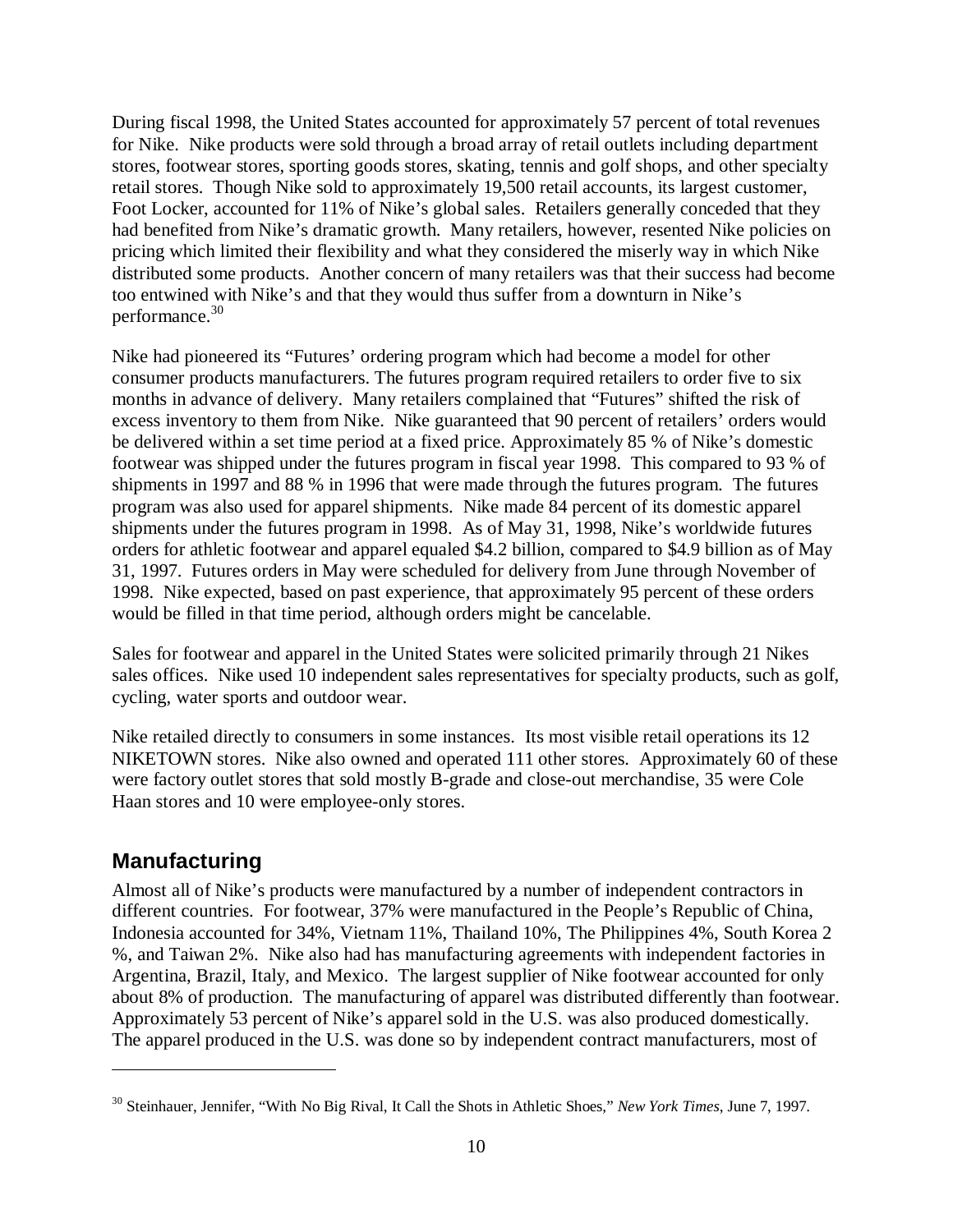which were located in the southern states. Nike's apparel sold in international markets was manufactured outside the U.S. The apparel was manufactured by independent contractors located in 30 countries, primarily in in Bangladesh, Hong Kong, Indonesia, Malaysia, Mexico, The Philippines, Singapore, Sri Lanka, Taiwan, and Thailand

Because of the large proportion of Nike's products manufactured overseas, import duties were a concern for Nike. Trade relations with China were a source of almost annual contention in the U.S. Congress each year. Nevertheless, "normal trade relations" (formerly "most favored nation") trading status had been granted to China each year since 1980. Revocation of normal trade relations status, however, would substantially raise tariffs on goods imported from China. Some European countries limited through import quotas the number of shoes manufactured in China, Indonesia, and Thailand that could be sold in a given year.

Nike had received widespread criticism for treatment of workers producing Nike products in Vietnam, Indonesia and other Asian countries. The heated rhetoric against Nike was evident in one estimate which suggested that the \$20 million paid to Michael Jordan to endorse Nike products was equal to the pay of 350,000 third world workers.<sup>31</sup> An Ernst & Young report on the labor conditions at subcontractor plants was leaked to the press although it had been prepared for internal use. The report found a number of unhealthy conditions including high levels of carcinogens.<sup>32</sup>

In response to these criticisms, Nike announced several initiatives in May 1998 that were designed to address the conditions of those producing Nike goods. These were summarized in Nike's 1998 annual report (see Exhibit 8). Included in the recommendations were actions such as expanding independent monitoring, raising minimum age requirements for workers, and strengthening environmental, health, and safety standards.

## **Research and Development**

 $\overline{a}$ 

Nike believed that its research and development efforts were a key factor in its success. During fiscal 1998, the company spent approximately \$106.7 million on product research, development and evaluation, compared to \$73.2 million in 1997, and \$46.8 million in 1996. Great importance was placed on technical innovations that reduced or eliminated injury, aided athletic performance and maximized comfort. Nike employed specialists in the areas of biomechanics, exercise physiology, engineering, industrial design and related fields. Nike also used people outside the company in its research efforts. Research committees and advisory boards made up of athletes, coaches, trainers, equipment managers, orthopedists, podiatrists and other experts reviewed designs, materials and concepts for product improvement. Testing also received considerable

<sup>31</sup> Jenkins, Holman W., "Business World: The Rise and Stumble of Nike," *Wall Street Journal*, June 3, 1998, p. A19.

<sup>&</sup>lt;sup>32</sup> O'Harrow, Robert, Jr., "Nike's Downward Swoosh; Changing Tastes, Asia Crisis Halt Athletic Shoe Giant's Winning Streak," *Washington Post*, Jan. 18, 1998, p. H2.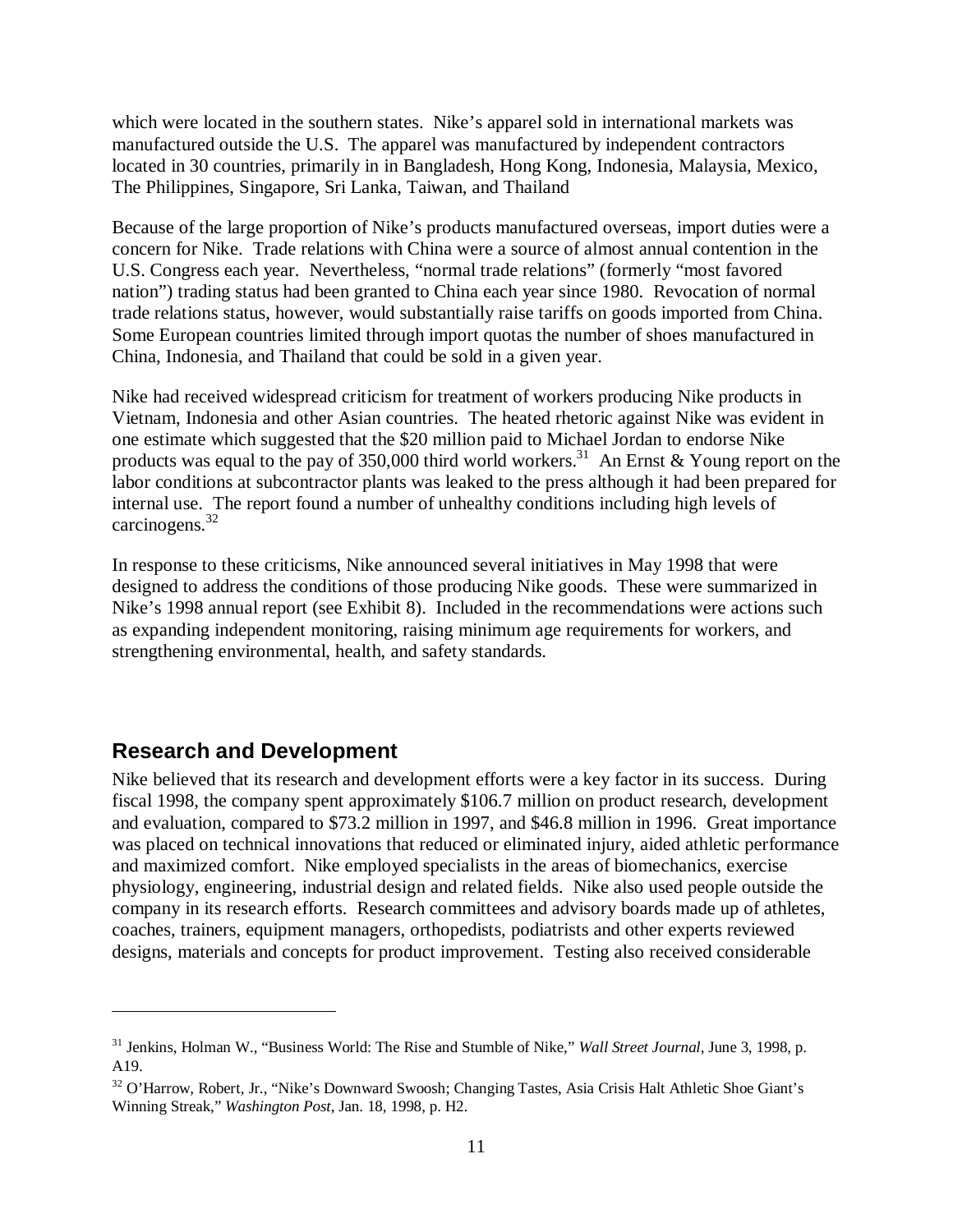emphasis at Nike. Employee athletes wear-tested and evaluated products during the design and development process.

One of Nike's most important technical innovations involved its patented air technology. Air technology involved using pressurized gas encapsulated in polyurethane for cushioning. Nike had an exclusive, worldwide license to make and sell footwear using patented "Air" technology, but some of the early Nike Air patents expired in 1997. The expiration raised the possibility that competitors might employ certain types of Nike Air technology. Later Nike Air patents were not due to expire for several years. Nike sought patent rights for any inventions it viewed as valuable. Nike managers believed, however, that the firm's patent position was less important than skills in design, research and development, and marketing.

While Nike managers believed that their research and development was the most advanced in the industry, concern grew in the 1980s that their technical proficiency was not leading to the development of new products as quickly as needed. Knight was particularly chagrined at Reebok's comparative success in aerobic shoes, a market that Nike had almost entirely missed at one point. In response, Nike instituted in 1987 a more market-based organization towards product development. The footwear Division was divided into smaller units that specialized in individual sports. Cross-functional teams were formed between production, sales, and advertising with the intent of developing a more unified approach to product development.

# **International**

#### International Markets

Nike marketed its products in approximately 110 countries outside of the United States in 1998. Non-U.S. sales accounted for 43 percent of total revenues in fiscal 1998, compared to 38 percent in 1997 and 36 percent in 1996. The largest international operations for Nike in 1998 were Japan, the United Kingdom, Canada, France, Italy, and Spain. Japan's sales were up 4% in 1998, the U.K. 11%, Canada 32%, France 15%, Italy 35%, and Spain 40%. Nike's sales had declined in Korea (29%) and Germany (6%). Overall, Europe's sales increased 6% in footwear and 35% for apparel while Asian increased by 34% but Asian footwear was down 8%.

Independent distributors, licensees, subsidiaries and branch offices were all used to market and distribute products outside the U.S. Nike operated 25 distribution centers in Europe, Asia, Canada, Latin America, and Australia, and also distributed through independent distributors and licensees. Nike estimated that its products were sold through approximately 31,000 retail accounts outside the United States. The futures program was also an important part of operations outside the U.S. Nike sold through its futures program in Japan, Canada and in many other countries in Asia, South America, and Europe. Efforts were also being made to develop the futures program in several countries where the program had not been offered.

Nike had moved aggressively to gain a larger share of the soccer market. Nike managers believed that soccer was important to the future of the company. Because jerseys, which were controlled by teams and national soccer federations, were the most important advertising vehicles for the sport, Nike had formed lucrative endorsement agreements with a number of national teams. Brazil's national team agreed to endorse Nike products for \$200 million over ten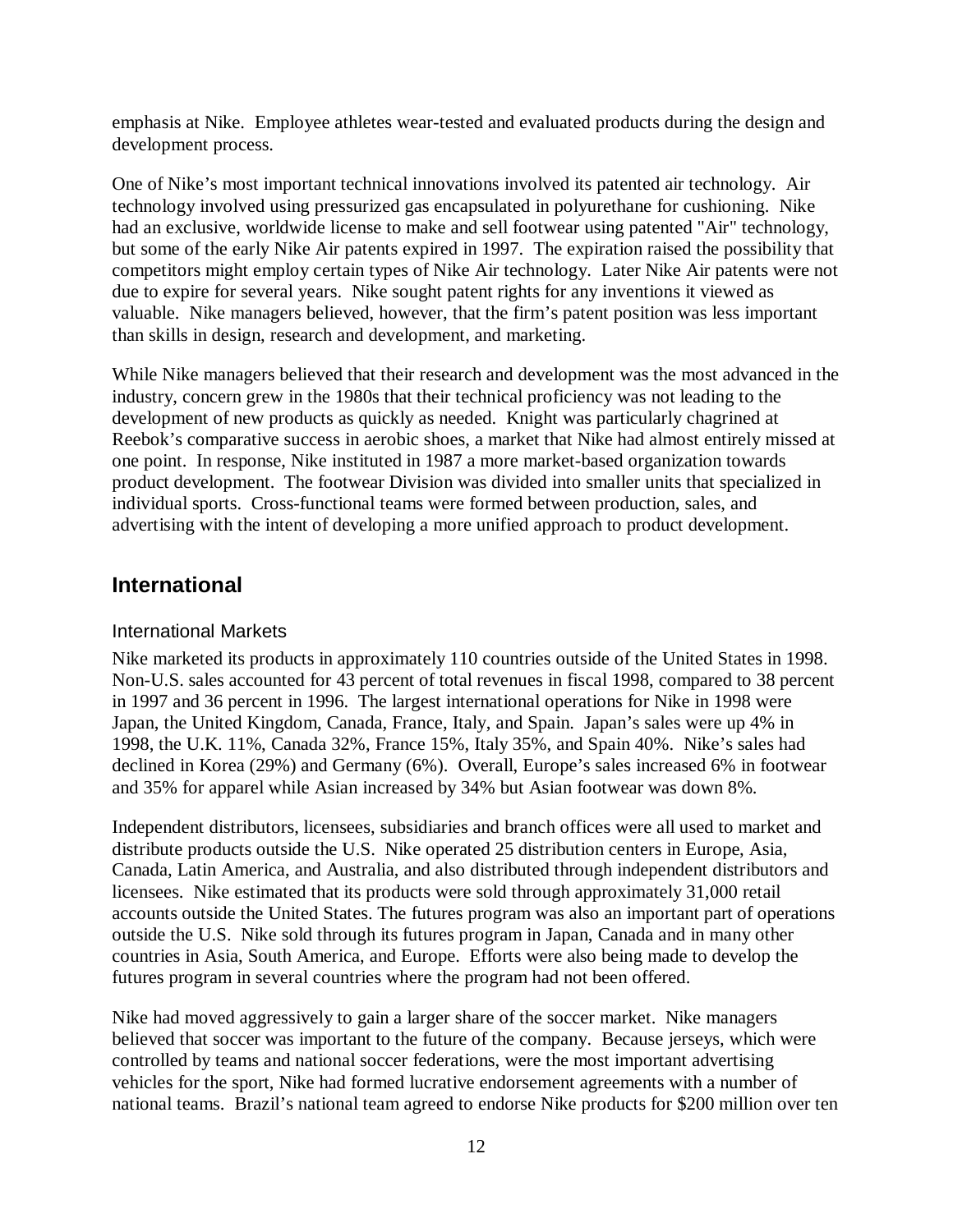years while the U.S. and Italy settled for \$120 million over eight years and \$25 million for five years respectively. One estimate placed Nike's long-term commitments to soccer teams and players at \$680 million at the same time that soccer products contributed only 2% of the company's sales.<sup>33</sup>

The antiestablishment, confrontational style of doing business that characterized Nike did not always work well in the soccer market. Gaining endorsements from teams and national federations was a particularly political process. Nike's approach to advertising and promotion in soccer grew less confrontational with some success. "For a long time, they were just the brash Americans throwing money at soccer. But as you watch the World Cup now, you're very conscious of the swoosh" according to John Boulter former head of sports marketing at Reebok.<sup>34</sup> Adidas was the world leader in the soccer market and had traditionally enjoyed close ties to the governing bodies of soccer. Much of Nike's progress in soccer had come at Adidas expense. For example, in the 1994 World Cup in the United States, Adidas sponsored ten teams and Nike none. In the 1998 World Cup in France, however, both companies sponsored six teams. Adidas responded by spending an additional \$25 million to have its name appear on stadium billboards. Overall, Adidas spent \$100 million on the World Cup compared to \$40 million for Nike.

In September 1998, orders in the Asia-Pacific region were down 56% and 24% in the Americas.<sup>35</sup>

#### Asian Turmoil

 $\overline{a}$ 

After a period of rapid growth, Nike's sales in Asia flattened in 1998. Asia Pacific sales grew by approximately 41% and 69% in 1996 and 1997 but less than 1 % in 1998. Much of the drop off in the growth of Asian sales was attributed to the economic turmoil many Asian economies experienced in 1998. Futures orders in the region were up 55% as fiscal 1998 began. Management had expected Asian revenues to almost double in 1998.<sup>36</sup> One analyst suggested that Nike had "grossly miscalculated how strong demand would be overseas" and ended up "stuck with up to a year's worth of inventory in Japan and elsewhere in Asia."37 Knight acknowledged that the company had not been able to adjust production quickly enough for the changes in the Asian market. Excess inventory was a more severe problem in Asia where Nike had no outlets for leftover shoes than in the U.S. where factory outlet stores and other discount retailers helped Nike close-out models. In his letter to shareholders, Knight indicated that, "To come back does not mean Asia has to be booming again, but it does mean we need to see the

<sup>33</sup> Fatsis, Stefan, "World Cup 1998: Into the Quarterfinals --- Nike Tackles Soccer, Nicely," *Wall Street Journal*, July 2, 1998, p. A12

<sup>34</sup> Fatsis, Stefan, "World Cup 1998: Into the Quarterfinals --- Nike Tackles Soccer, Nicely," *Wall Street Journal*, July 2, 1998, p. A12.

<sup>&</sup>lt;sup>35</sup> Dow Jones Newswires, "Nike Up 10.6% As Company Makes Progress On Turnaround," September 18, 1998.

<sup>36</sup> Sellers, Patricia, "Four Reasons Nike's Not Cool," *Fortune*, March 30, 1998, p. 26.

<sup>&</sup>lt;sup>37</sup> O'Harrow, Robert, Jr., "Nike's Downward Swoosh; Changing Tastes, Asia Crisis Halt Athletic Shoe Giant's Winning Streak," *Washington Post*, Jan. 18, 1998, p. H2.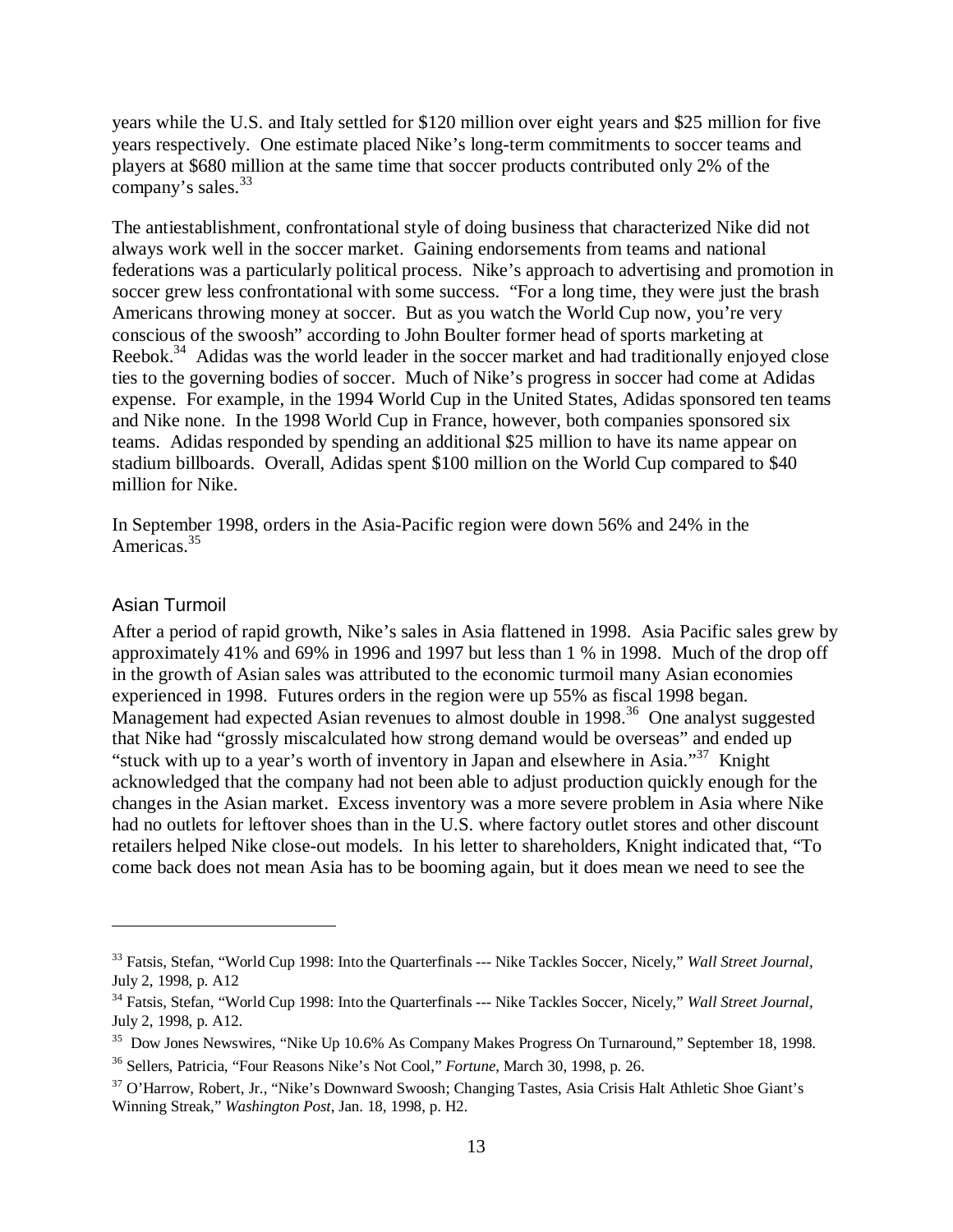bottom of the slide, so that retailers are again confident enough to order several months in advance. Asia is a big part of this company's heritage and it remains a big part of its future."

Another reason offered for Nike's troubles in Asia went beyond economic cycles. Some analysts predicted that the shift to brown shoes in the U.S. would send a fashion signal to the rest of the world and begin a downward spiral for athletic footwear.<sup>38</sup>

## **Management**

From its early years, Nike had an expressed preference for talent over industry experience in choosing managers. Nike's managerial ranks included lawyers, architects, teachers, editors, and accountants who switched professions in joining Nike. Many former pro and college athletes worked for the firm.

Management depth was a great concern for Phil Knight in 1998. At various points in its history, Nike had lost waves of managers who had become wealthy through stock option and then left the company either for retirement or other challenges. With Nike's stock dramatic highs of 1997 and early 1998, the company had experienced a significant exodus of managers. In his annual letter to shareholders, Knight summarized the challenges of maintaining an effective management team:

"The first question you should ask is: What are we doing to upgrade management? First, for those who are used to TV sitcom problems being solved in 30 minutes, I have bad news. It's going to take some time. Our approach is a simple one: We bring in in talented newcomers, push a very good bench along a little faster than planned, and weave it all into a strong culture. This will actually change our culture – a little bit, not a lotta bit – recognizing our greater size and more sizable challenges."<sup>39</sup>

"We have lost experienced people for whom the stock option program has created lifetime financial security. Add that to the incredible competitive nature of our industry and you're going to see key contributors leave for other challenges."<sup>40</sup>

Other managers had departed Nike over the years for positions at other shoe companies. For example, in the early '90s Tom Carmody had taken a high-level position with Reebock and one of Nike's top marketers, Rob Strasser, left the company to become the head of Adidas U.S.A.

# **Culture**

 $\overline{a}$ 

Nike's culture was well known in the sports industry for emphasizing a distinctive set of values. The Nike culture was credited with helping the company maintain a competitive focus unmatched in the industry. According to one Reebok executive, "They [Nike] have tremendous

<sup>&</sup>lt;sup>38</sup> O'Harrow, Robert, Jr., "Nike's Downward Swoosh; Changing Tastes, Asia Crisis Halt Athletic Shoe Giant's Winning Streak," *Washington Post*, Jan. 18, 1998, p. H2.

<sup>&</sup>lt;sup>39</sup> Nike, Inc., 1998 Annual Report.

<sup>40</sup> Nike, Inc. 1998 Annual Report.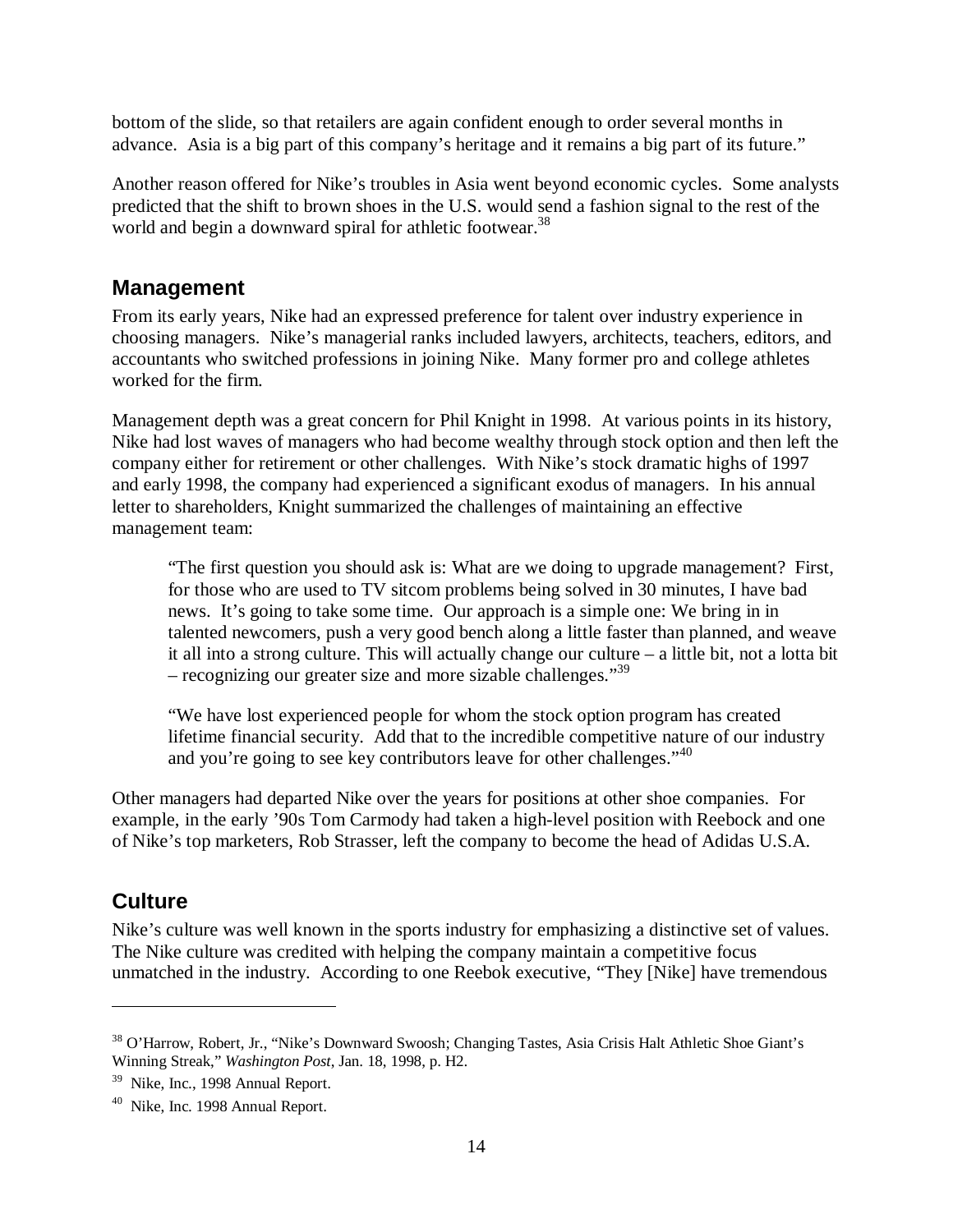focus and consistency. That discipline is very important."41 A *Business Week* article concluded that, "The relentless spotlight on sports and performance results in the design of shoes athletes really wear."<sup>42</sup> "We knew instinctively what was a Nike thing to do and what wasn't a Nike thing to do" according Tom Carmody, a former Nike executive speaking of the early days. So strong was the identification with Nike's culture that managers who left for competitors reported being shunned by their former co-workers at Nike. Nike approached its rivalry with Reebok with particular zeal. Reebok's Paul Fireman noted, "At the end of a contest, I'd shake hands and walk away. I think [Knight] would throw a shovel of dirt on the grave."<sup>43</sup>

The company's values were viewed by Nike employees as contributing to the goal of "enhancing people's lives through sports and fitness." Executives stressed Nike's commitment to "keeping the magic of sports alive." Knight was quoted as saying that sport, "is the culture of the United States" and that it would, in time, define the culture of the entire world.<sup>44</sup> Nike values focused on sports and performance. Employees viewed Nike as "'an athlete's company,' an organization run for and by athletes.<sup>45</sup> So strong was the emphasis on sports that one managerial candidate with both Ph.D. law degree credentials, was dismissed from consideration when he could not answer the question, "Who is Deion Sanders?"46 The emphasis on performance was evident in the company's attitude toward fashion. The word fashion was not used at Nike except occasionally by Knight. Instead, design was the preferred term in the company. "We work hard to convey that performance, not image, is everything," asserted Knight. $47$  Over time, however, Nike had grudgingly come to a recognition that style and appearance were important in their products.

A *Wall Street Journal* article suggested that Knight had "suffused his company with the idea of the intense, inwardly focused competitor. Heroes and hero worship abound at his Nike home office in Oregon, where every building seems to be named for a sports star."48 Nike's values were embodied in sports heroes. Buildings were named after famous sports figures as marathoner Joan Benoit Samuelson, baseball pitcher Nolan Ryan, and football coach Joe Paterno. No sports figure was more central to Nike's culture than Steve Prefontaine, the U.S. distance runner who had died in a 1975 car accident. Knight offered this view of Prefontaine's impact on Nike:

<sup>41</sup> *Business Week*, "Can Nike Just Do It? April 18, 1994, pp. 86-90.

<sup>42</sup> *Business Week*, "Can Nike Just Do It? April 18, 1994, pp. 86-90.

<sup>43</sup>

<sup>44</sup> Katz, Donald, "Triumph of the Swoosh," *Sports Illustrated*, August 16, 1993, pp. 54-73.

<sup>45</sup> Katz, Donald, "Triumph of the Swoosh," *Sports Illustrated*, August 16, 1993, pp. 54-73.

<sup>46</sup> Katz, Donald, "Triumph of the Swoosh," *Sports Illustrated*, August 16, 1993, pp. 54-73.

<sup>47</sup> Katz, Donald, "Triumph of the Swoosh," *Sports Illustrated*, August 16, 1993, pp. 54-73.

<sup>48</sup> Jenkins, Holman W., "Business World: The Rise and Stumble of Nike," *Wall Street Journal*, June 3, 1998, p. A19.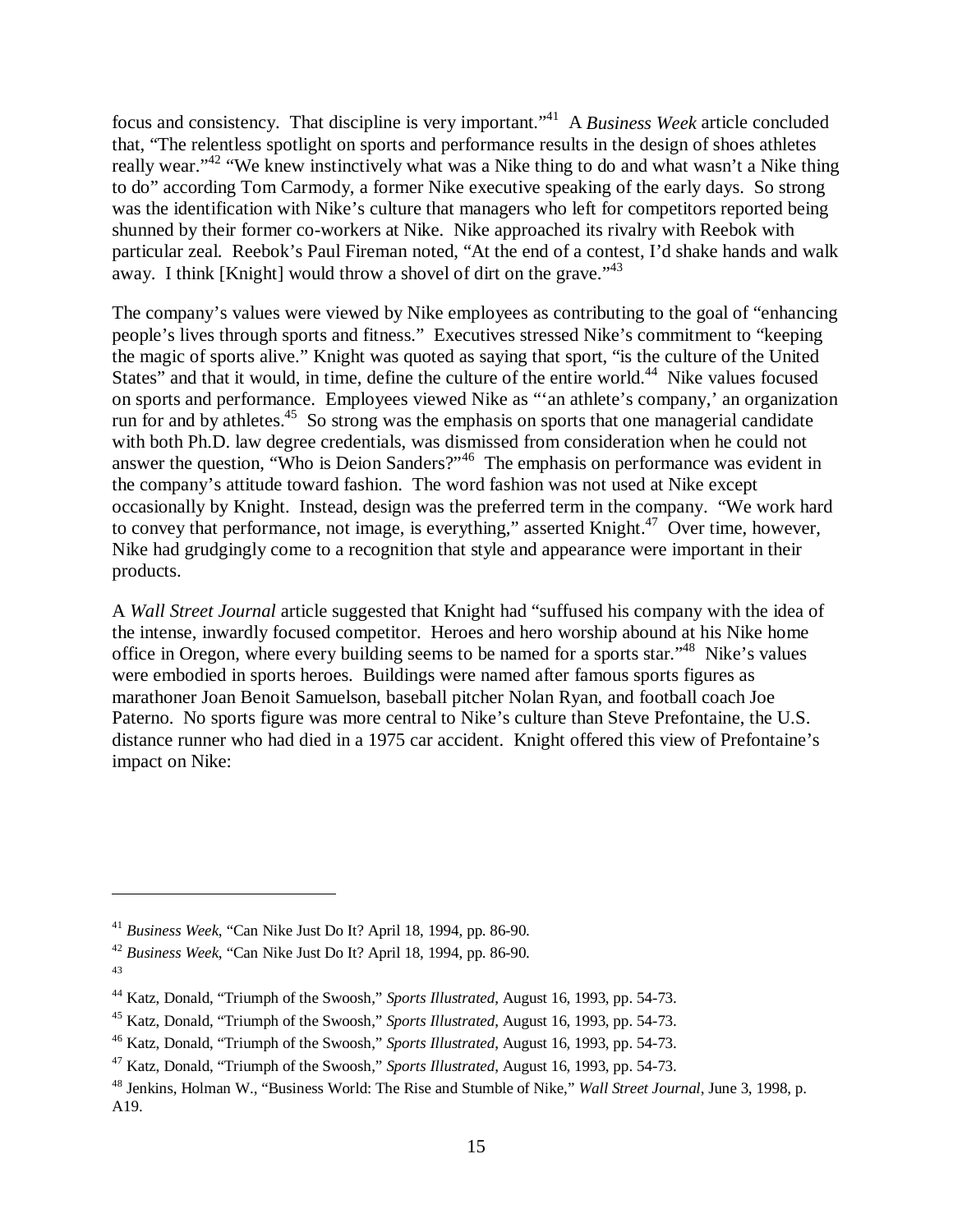To many he was the greatest U.S. middle-distance runner ever, but to me he was more than that. Pre was a rebel from a working class background, a guy full of cockiness and pride and guts. Pre's spirit is the cornerstone of this company's soul.<sup>49</sup>

Nike was seen as an iconoclastic, anti-establishment company, an image the company cultivated by its association with controversial athletes such as Prefontaine, John McEnroe, Ilie Nastase, Deion Sanders, and Charles Barkley. In its early years, Nike focused its competitive culture and anti-establishment zeal on overtaking Adidas as the number one athletic shoe company. Adidas was viewed within Nike as an elitist company that capitalized on its close ties with international sports authorities. People at Nike viewed themselves, of whom many were former competitive runners, as having "authenticity." As Katz noted, "The word is repeated like a mantra in Beaverton. Authentic shoes for authentic athletes."<sup>50</sup>

Knight's role in preserving and articulating Nike's values was central. He was quick to respond to instances that he thought challenged Nike's values. For example, when one of Nike's athletes, tennis player Andre Agassi, appeared in a Canon camera commerical with the slogan, "Image is Everything," Knight quickly reminded Nike employees that image was not a core Nike value. A 1994 *Business Week* article described Knight as "An enigmatic, private man … [who] has been known to retreat from Nike's day-to-day activities for months at a stretch, only to reappear when the company is drifting. That being the case today, 'Knight is reengaging' says Chris Van Dyke, head of Nike's Outdoor Div."<sup>51</sup>

Nike was particularly concerned about inculcating its culture abroad. An example of this concern was evident in *Business Week's* account of Yukihiro Akimoto who was chosen to head Nike's Japanese operations after building Kentucky Fried Chicken's Japanese business.

A smoker whose idea of recreation was such mild recreation as golf, Akimoto was brought to Beaverton for a four-month immersion class in Nike culture and operations. He threw away his cigarettes and started running. When he returned to Tokyo in December, he banned smoking at Nike Japan Corp. — a big deal in the heavy-puffing country — and pushed Nike's Japanese employees to train for this year's Hawaii marathon. Nike's improved communication with the affiliate paid some early dividends: It led to the creation of a special lightweight running shoe designed specifically for Asian feet. $52$ 

<sup>49</sup> Katz, Donald, "Triumph of the Swoosh," *Sports Illustrated*, August 16, 1993, pp. 54-73.

<sup>50</sup> Katz, Donald, "Triumph of the Swoosh," *Sports Illustrated*, August 16, 1993, pp. 54-73.

<sup>51</sup> *Business Week*, "Can Nike Just Do It? April 18, 1994, pp. 86-90.

<sup>52</sup> *Business Week*, "Can Nike Just Do It? April 18, 1994, pp. 86-90.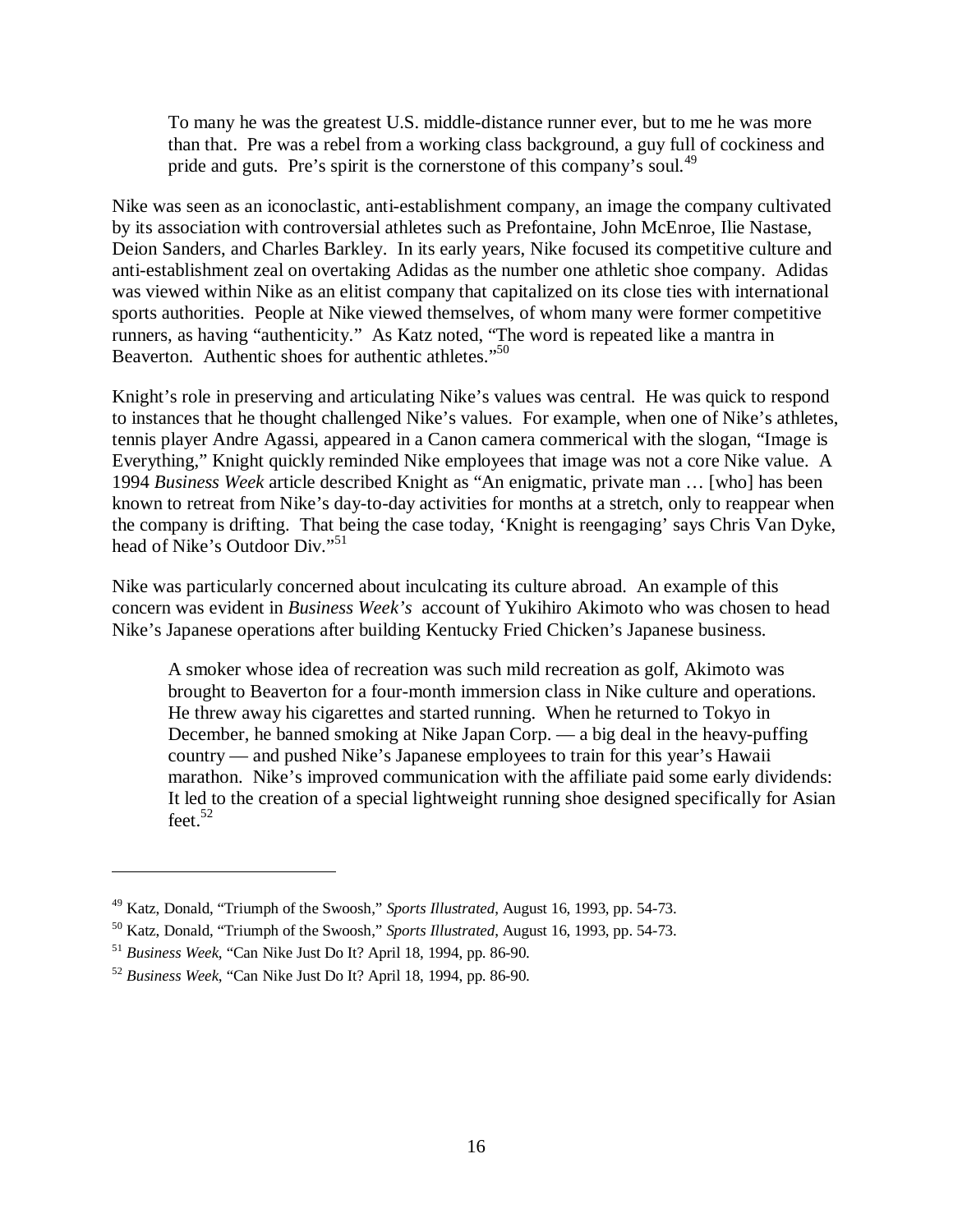# **Exhibit 1: Nike Financial Summary**

|                                                          | 98        | 97                  | 96                                                                                                  | 95      | 94      | 93      | 92      | 91      | 90                                                                                      | 89      |
|----------------------------------------------------------|-----------|---------------------|-----------------------------------------------------------------------------------------------------|---------|---------|---------|---------|---------|-----------------------------------------------------------------------------------------|---------|
| <b>FINANCIAL HISTORY</b>                                 |           |                     |                                                                                                     |         |         |         |         |         |                                                                                         |         |
| (in millions, except per sharedata and financial ratios) |           |                     |                                                                                                     |         |         |         |         |         |                                                                                         |         |
| YEAR ENDED MAY 31.                                       |           |                     |                                                                                                     |         |         |         |         |         |                                                                                         |         |
| Revenues                                                 | \$9.553.1 | \$9,186.5           |                                                                                                     |         |         |         |         |         | \$6,470.6 \$4,760.8 \$3,789.7 \$3,931.0 \$3,405.2 \$3,003.6 \$2,235.2 \$1,710.8         |         |
| Gross margin                                             | 3,487.6   | 3,683.5             | 2,563.9                                                                                             | 1,895.6 | 1,488.2 | 1,544.0 | 1,316.1 | 1,153.1 | 851.1                                                                                   | 636.0   |
| Gross margin %                                           | 36.5%     | 40.1%               | 39.6%                                                                                               | 39.8%   | 39.3%   | 39.3%   | 38.7%   | 38.4%   | 38.1%                                                                                   | 37.2%   |
| Restructuring charge                                     | 129.9     | L.                  | $\overline{a}$                                                                                      | L.      | u.      | Ξ.      | $\sim$  | u.      | $\overline{a}$                                                                          | u.      |
| Net income                                               | 399.6     | 795.8               | 553.2                                                                                               | 399.7   | 298.8   | 365     | 329.2   | 287.0   | 243.0                                                                                   | 167.0   |
| Basic earnings per common share                          | 1.38      | 2.76                | 1.93                                                                                                | 1.38    | 1.00    | 1.20    | 1.09    | 0.96    | 0.81                                                                                    | 0.56    |
| Diluted earnings per common share                        | 1.35      | 2.68                | 1.88                                                                                                | 1.36    | 0.99    | 1.18    | 1.07    | 0.94    | 0.80                                                                                    | 0.56    |
| Average common shares outstanding                        | 288.7     | 288.4               | 286.6                                                                                               | 289.6   | 298.6   | 302.9   | 301.7   | 300.4   | 299.1                                                                                   | 297.7   |
| Diluted average common shares outstanding                | 295       | 297                 | 293.6                                                                                               | 294     | 301.8   | 308.3   | 306.4   | 304.3   | 302.7                                                                                   | 300.6   |
| Cash dividends declared per common share                 | 0.46      | 0.38                | 0.29                                                                                                | 0.24    | 0.20    | 0.19    | 0.15    | 0.13    | 0.10                                                                                    | 0.07    |
| Cash flow from operations                                | 517.5     | 323.1               | 339.7                                                                                               | 254.9   | 576.5   | 265.3   | 435.8   | 11.1    | 127.1                                                                                   | 169.4   |
| Price range of common stock                              |           |                     |                                                                                                     |         |         |         |         |         |                                                                                         |         |
| High                                                     | 64.125    | 76.375              | 52.063                                                                                              | 20.156  | 18.688  | 22.563  | 19.344  | 13.625  | 10.375                                                                                  | 4.969   |
| Low                                                      | 37.750    | 47.875              | 19.531                                                                                              | 14.063  | 10.781  | 13.750  | 8.781   | 6.500   | 4.750                                                                                   | 2.891   |
| <b>AT MAY 31.</b>                                        |           |                     |                                                                                                     |         |         |         |         |         |                                                                                         |         |
| Cash and equivalents                                     | \$108.6   | \$445.4             | \$262.1                                                                                             | \$216.1 | \$518.8 | \$291.3 | \$260.1 | \$119.8 | \$90.4                                                                                  | \$85.7  |
| <b>Inventories</b>                                       | 1,396.6   | 1,338.6             | 931.2                                                                                               | 629.7   | 470.0   | 593     | 471.2   | 586.6   | 309.5                                                                                   | 222.9   |
| Working capital                                          | 1,828.8   | 1964.0              | 1,259.9                                                                                             | 938.4   | 1,208.4 | 1,165.2 | 964.3   | 662.6   | 561.6                                                                                   | 419.6   |
| <b>Total assets</b>                                      | 5,397.4   | 5361.2              | 3,951.6                                                                                             | 3,142.7 | 2,373.8 | 2,186.3 | 1,871.7 | 1,707.2 | 1,093.4                                                                                 | 824.2   |
| Long-term debt                                           | 379.4     | 296.0               | 9.6                                                                                                 | 10.6    | 12.4    | 15      | 69.5    | 30      | 25.9                                                                                    | 34.1    |
| Redeenable Preferred Stock                               | 0.3       | 0.3                 | 0.3                                                                                                 | 0.3     | 0.3     | 0.3     | 0.3     | 0.3     | 0.3                                                                                     | 0.3     |
| Common shareholders' equity                              | 3261.6    | 3155.9              | 2,431.4                                                                                             | 1,964.7 | 1,740.9 | 1,642.8 | 1,328.5 | 1,029.6 | 781.0                                                                                   | 558.6   |
| Year-end stock price                                     | 46.000    | 57.500              | 50.188                                                                                              | 19.719  | 14.750  | 18.125  | 14.500  | 9.938   | 9.813                                                                                   | 4.750   |
| Market capitalization                                    | 13,201.1  | 16,633.0            | 14,416.8                                                                                            | 5,635.2 | 4,318.8 | 5,499.3 | 4,379.6 | 2,993.0 | 2,942.7                                                                                 | 1,417.4 |
| <b>FINANCIAL RATIOS</b>                                  |           |                     |                                                                                                     |         |         |         |         |         |                                                                                         |         |
| Return on equity                                         | 12.5%     | 28.5%               | 25.2%                                                                                               | 21.6%   | 17.7%   | 24.5%   | 27.9%   | 31.7%   | 36.3%                                                                                   | 34.5%   |
| Return on assets                                         | 7.4%      | 17.1%               | 15.6%                                                                                               | 14.5%   | 13.1%   | 18.0%   | 18.4%   | 20.5%   | 25.3%                                                                                   | 21.8%   |
| Inventory turns                                          | 4.4       | 4.8                 | 5                                                                                                   | 5.2     | 4.3     | 4.5     | 3.9     | 4.1     | 5.2                                                                                     | 5.1     |
| Current ratio at May 31                                  | 2.1       | 2.1                 | 1.9                                                                                                 | 1.8     | 3.2     | 3.6     | 3.3     | 2.1     | 3.1                                                                                     | 2.9     |
| Current ratio at May 31 (diluted)                        | 34.1      | 21.5                | 16.6                                                                                                | 14.5    | 14.9    | 15.3    | 13.5    | 10.5    | 12.2                                                                                    | 8.6     |
| <b>GEOGRAPHIC REVENUES</b>                               |           |                     |                                                                                                     |         |         |         |         |         |                                                                                         |         |
| <b>United States</b>                                     |           | \$5,452.5 \$5,529.1 |                                                                                                     |         |         |         |         |         | $$3,964.7$ $$2,997.9$ $$2,432.7$ $$2,528.8$ $$2,270.9$ $$2,141.5$ $$1,755.5$ $$1,362.2$ |         |
| Europe                                                   | 2,143.7   | 1,833.7             | 1,334.3                                                                                             | 980.4   | 927.3   | 1085.7  | 919.8   | 664.7   | 334.3                                                                                   | 241.4   |
| Asia/Pacific                                             | 1,255.7   | 1,245.2             | 735.1                                                                                               | 515.6   | 283.4   | 178.2   | 75.7    | 56.2    | 29.3                                                                                    | 32      |
| Canada, Latin America, and other                         | 701.2     | 578.5               | 436.5                                                                                               | 266.9   | 146.3   | 138.3   | 138.8   | 141.2   | 116.1                                                                                   | 75.2    |
|                                                          |           |                     |                                                                                                     |         |         |         |         |         |                                                                                         |         |
| <b>Total Revenues</b>                                    |           |                     | \$9,553.1 \$9,186.5 \$6,470.6 \$4,760.8 \$3,789.7 \$3,931.0 \$3,405.2 \$3,003.6 \$2,235.2 \$1,710.8 |         |         |         |         |         |                                                                                         |         |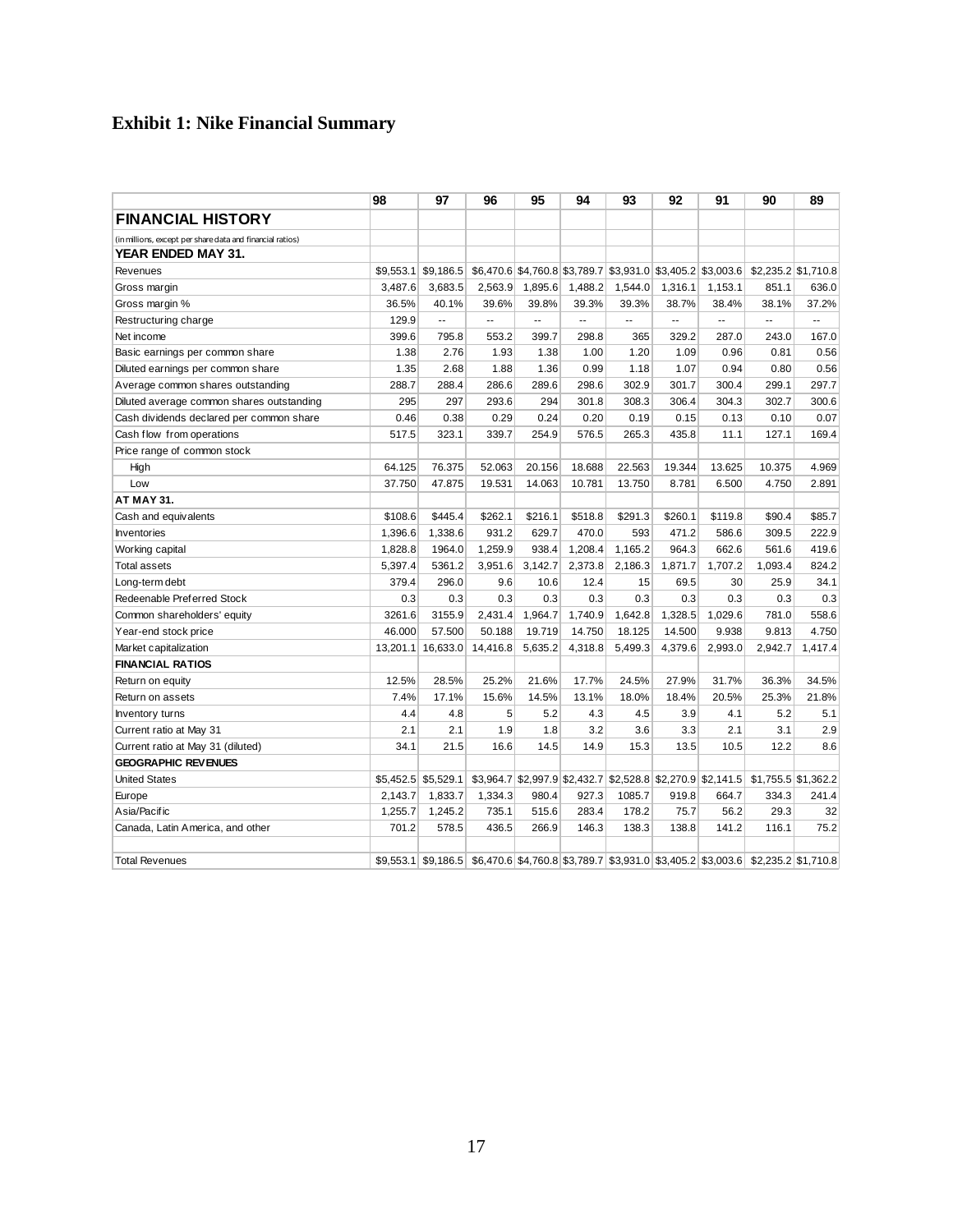Exhibit 2: Nike Footwear and Apparel Revenues by Geographic Region (in millions)

|              | 1995  | 1996    | 1997    | 1998    |
|--------------|-------|---------|---------|---------|
| Europe       | \$969 | \$1,293 | \$1,789 | \$2,063 |
| Asia Pacific | 518   | 731     | 1,242   | 1,244   |
| Americas     | 230   | 311     | 447     | 589     |
| U.S.A.       | 2,278 | 3,604   | 5,160   | 5,055   |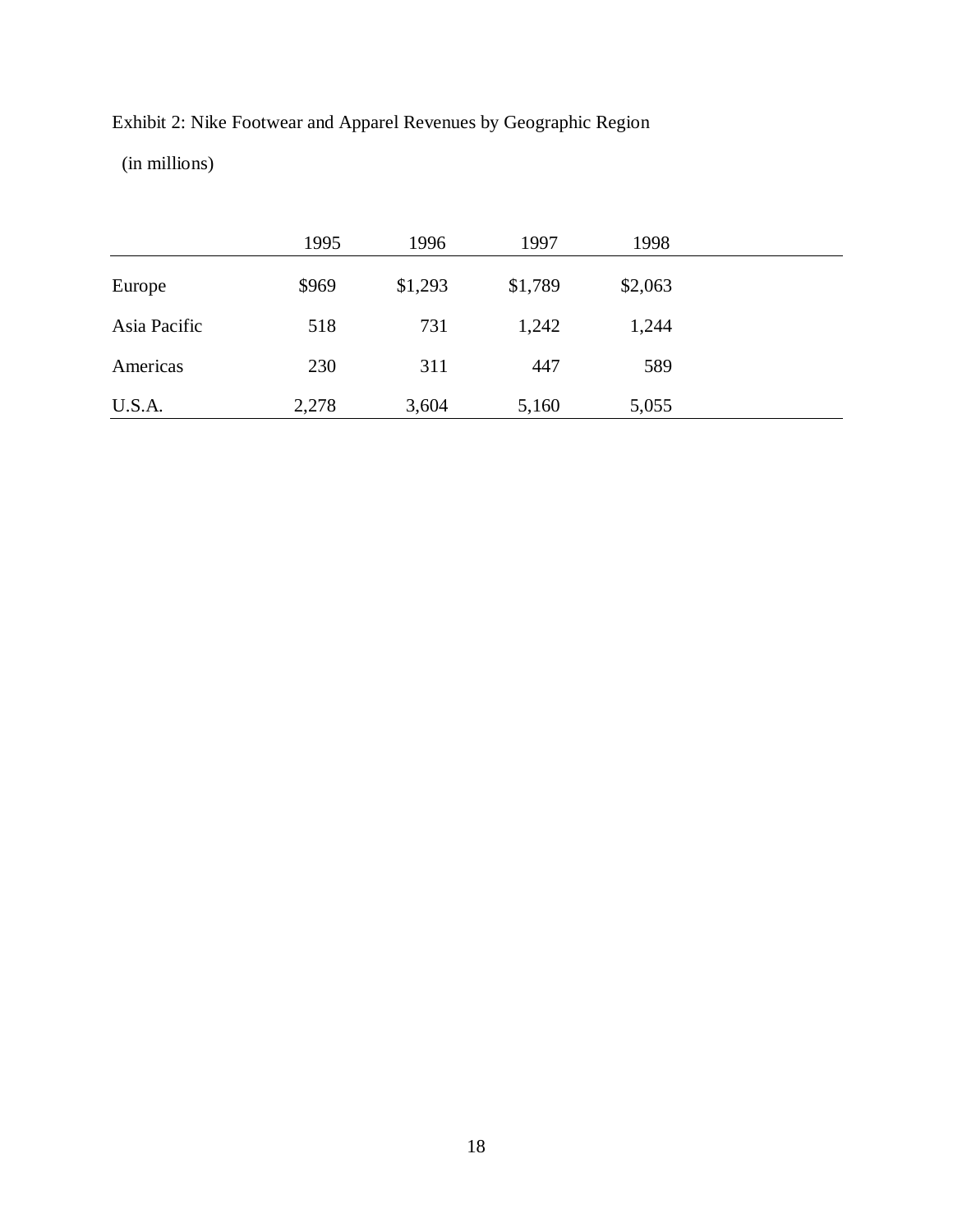# **Exhibit 3: Total Revenue, Operating Income, and Assets by Geographic Region**

| <b>Revenues</b> |
|-----------------|
|-----------------|

| <b>United States</b>                    | \$5,452.5 | \$5,529.1 | \$3,964.7 |
|-----------------------------------------|-----------|-----------|-----------|
| Europe                                  | 2,143.7   | 1,833.7   | 1,334.3   |
| Asia/Pacific                            | 1,255.7   | 1,245.2   | 535.1     |
| Americas                                | 701.2     | 578.5     | 436.5     |
| <b>Total Revenues</b>                   | \$9,553.1 | \$9,186.5 | \$6,470.6 |
| <b>Operating Income</b>                 |           |           |           |
| <b>United States</b>                    | 598.3     | 969.0     | 697.1     |
| Europe                                  | 185.6     | 170.6     | 145.7     |
| Asia/Pacific                            | (34.6)    | 175.0     | 123.6     |
| Americas                                | 140.5     | 71.3      | 55.9      |
| Less corporate interest and other       |           |           |           |
| income (expense) and other eliminations | (236.8)   | (90.7)    | (123.2)   |
| <b>Total Operating Income</b>           | \$653.0   | \$1,295.2 | \$899.1   |
| <b>Assets</b>                           |           |           |           |
| <b>United States</b>                    | \$3,115.2 | \$2,994.0 | \$2,372.0 |
| Europe                                  | 1,409.4   | 1,272.9   | 941.5     |
| Asia/Pacific                            | 480.7     | 665.8     | 386.5     |
| Americas                                | 372.7     | 328.7     | 188.8     |
| Total identifiable assets               | 5,378.0   | 5,261.4   | 3,888.8   |
| Corporate cash and eliminations         | 19.4      | 99.8      | 62.8      |
| <b>Total Assets</b>                     | \$5,397.4 | \$5,361.2 | \$3,951.6 |

## **Exhibit 4: Nike Sales by Broad Product Areas, 1996-1998**

(in thousands)

|                            | 1998      | 1997      | 1996      |
|----------------------------|-----------|-----------|-----------|
| United States footwear     | \$3,498.7 | \$3,753.5 | \$2,772.5 |
| United States apparel      | 1,556.3   | 1,406.6   | 831.3     |
| <b>Total United States</b> | 5,055.0   | 5,160.1   | 3,603.8   |
| Non-U.S. footwear          | 2,460.3   | 2,391.0   | 1,682.3   |
| Non-U.S. apparel           | 1,435.5   | 1,086.9   | 651.4     |
| Total Non-U.S.             | 3,895.8   | 3,477.9   | 2,333.7   |
| Other and other brands     | 602.3     | 548.5     | 533.1     |
| <b>Total Nike</b>          | \$9,553.1 | \$9,186.5 | \$6,470.6 |

Source: Annual Report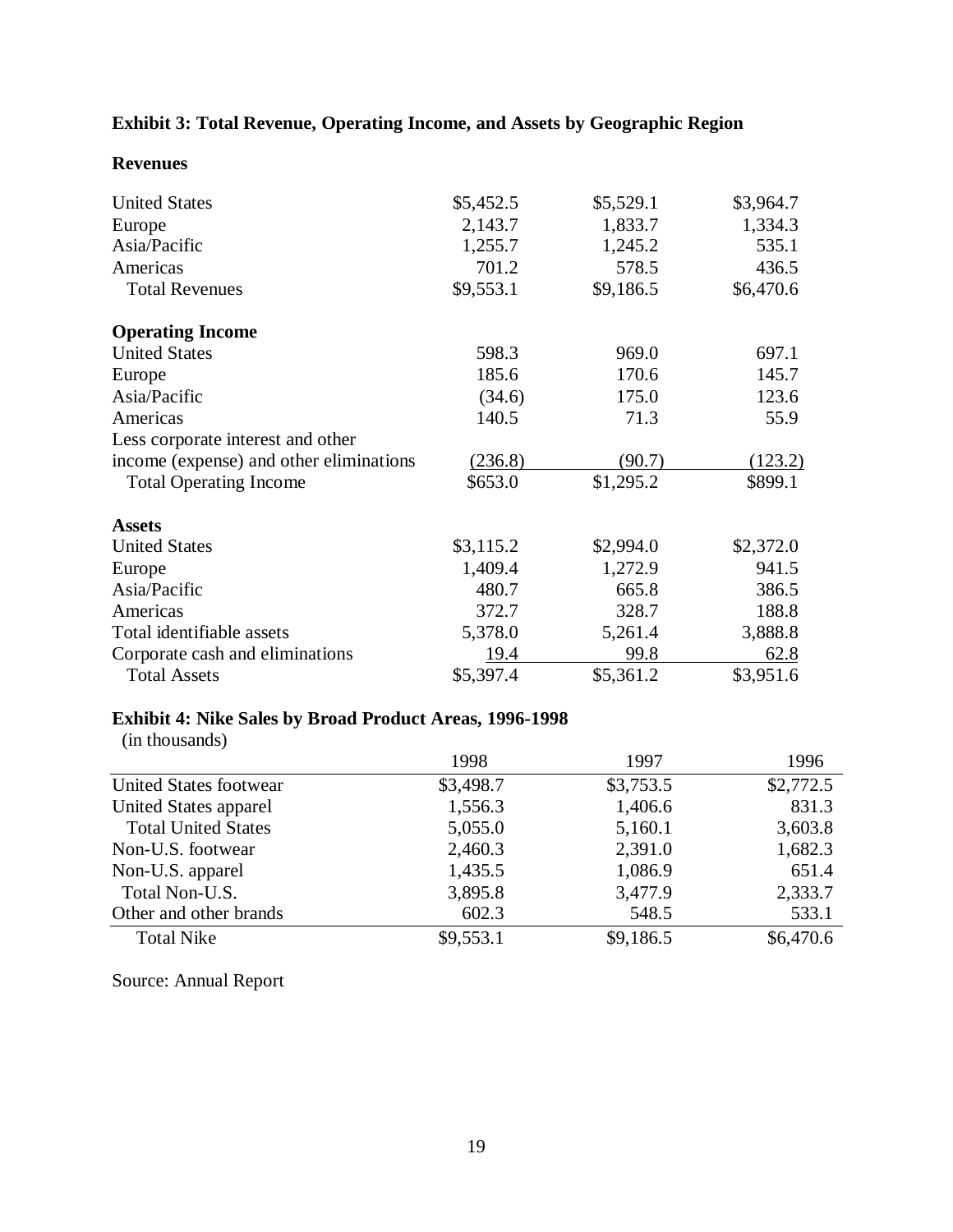# **Exhibit 5: Men's and Women's Shoe Sales by Type**

|                     |       | <b>MILLION PAIRS</b> |          | <b>MILLION \$</b> |
|---------------------|-------|----------------------|----------|-------------------|
| <b>Type</b>         | 1991  | 1995                 | 1991     | 1995              |
| <b>Dress</b>        | 234.1 | 180.1                | \$8,142  | \$6,396           |
| Casual              | 178.2 | 167.6                | 5,065    | 5,149             |
| Sandals             | 63.9  | 96.4                 | 1,375    | 1,923             |
| Athletic/Tennis     | 367.7 | 350.8                | 11,702   | 11,408            |
| Work/Duty           | 35.9  | 45.6                 | 1,799    | 2,400             |
| Western/casual boot | 12.4  | 15.1                 | 921      | 955               |
| Sport/hiking boot   | 6.1   | 35.1                 | 320      | 1,444             |
| Other               | 73.8  | 79.7                 | 2,688    | 2,833             |
| Total               | 972.1 | 970.4                | \$32,012 | \$32,510          |

Source: Standard and Poor's Industry Survey, "Apparel and Footwear, August 21, 1997.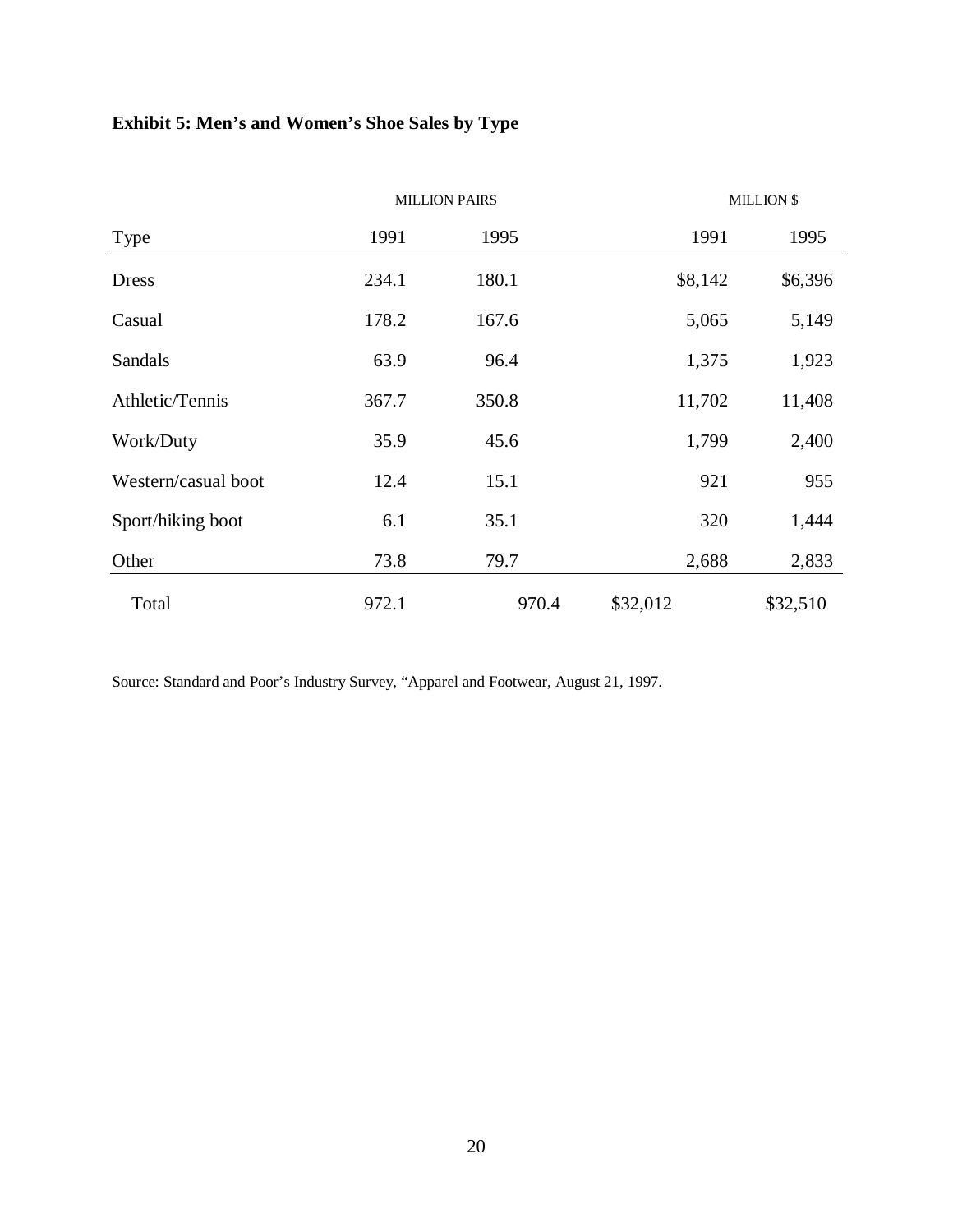## **Exhbit 6: Branded U.S. Athletic Footwear Market**

(in millions of dollars)

|    |              |       | <b>SALES</b> |       |      | <b>MARKET SHARE (%)</b> |      |
|----|--------------|-------|--------------|-------|------|-------------------------|------|
|    | <b>BRAND</b> | 1994  | 1995         | 1996  | 1994 | 1995                    | 1996 |
| 1. | Nike         | 2,017 | 2,529        | 3,261 | 30.8 | 37.4                    | 43.4 |
| 2. | Reebok       | 1,410 | 1,405        | 1,210 | 21.5 | 20.8                    | 16.1 |
| 3. | Fila         | 291   | 380          | 575   | 4.4  | 5.6                     | 7.7  |
| 4. | Adidas       | 331   | 355          | 390   | 5.1  | 5.2                     | 5.2  |
| 5. | Keds         | 305   | 245          | 200   | 4.7  | 3.6                     | 2.7  |
| 6. | New Balance  | 130   | 151          | 200   | 2.0  | 2.2                     | 2.7  |
| 7. | Converse     | 298   | 208          | 190   | 4.6  | 3.1                     | 2.5  |
| 8. | Airwalk      | 102   | 126          | 158   | 1.6  | 1.9                     | 2.1  |
| 9. | L.A. Gear    | 296   | 193          | 140   | 4.5  | 2.9                     | 1.9  |
|    | 10. ASICS    | 187   | 122          | 131   | 2.9  | 1.8                     | 1.7  |

Source: Standard and Poor's Industry Survey, "Apparel and Footwear, August 21, 1997; Sporting Goods Intelligence.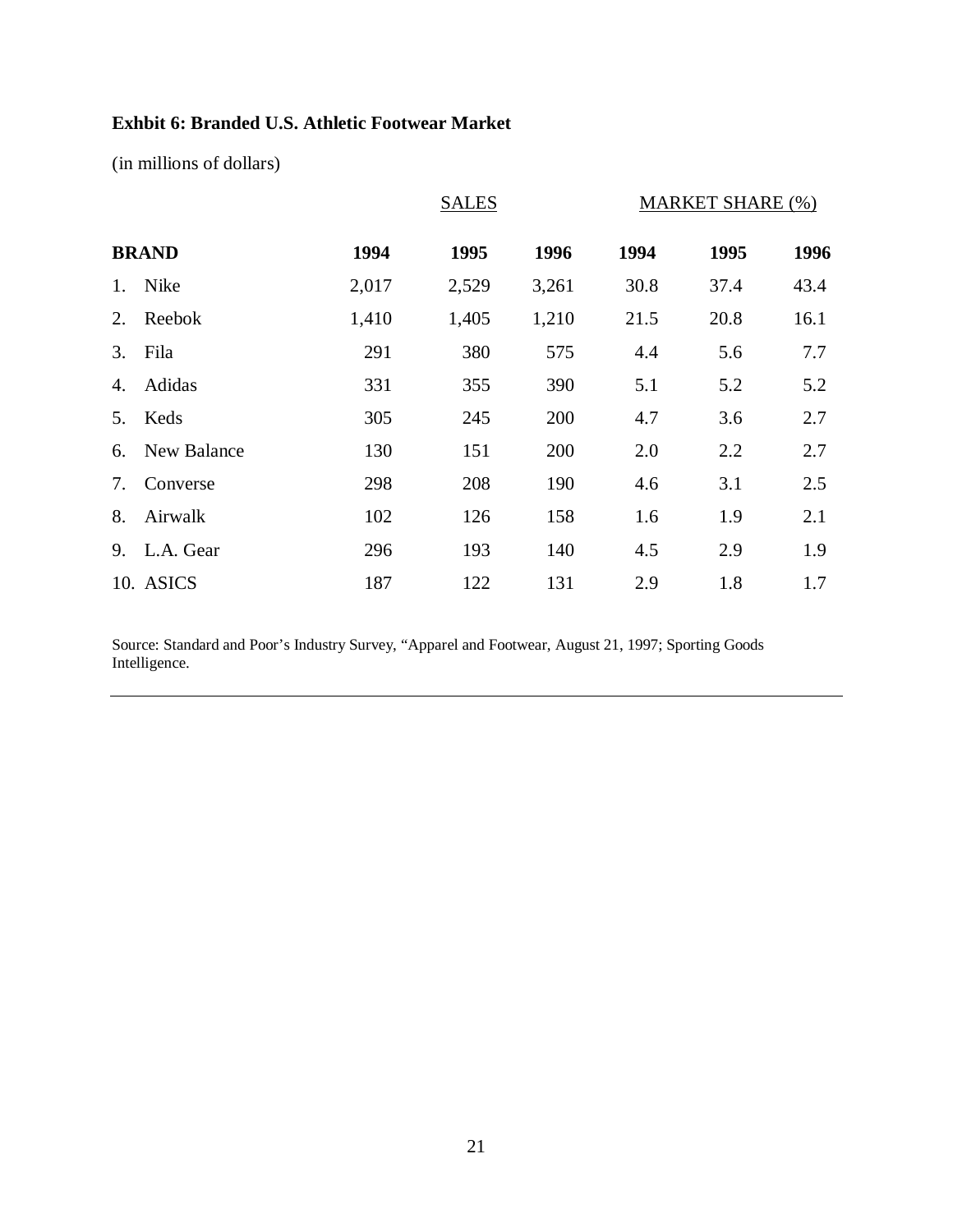|                    |         | 1997             |         | 2005             |         | 2015             |  |  |
|--------------------|---------|------------------|---------|------------------|---------|------------------|--|--|
|                    |         | <b>NUMBER</b>    |         | <b>NUMBER</b>    |         | <b>NUMBER</b>    |  |  |
| <b>AGE GROUP</b>   |         | <b>THOUSANDS</b> |         | <b>THOUSANDS</b> |         | <b>THOUSANDS</b> |  |  |
| Under 5 yrs.       | 19,229  | 7.2              | 19,127  | 6.7              | 21,174  | 6.8              |  |  |
| 5 to 14 yrs.       | 39,059  | 14.6             | 40,147  | 14.0             | 40,795  | 13.2             |  |  |
| 15 to 19 yrs.      | 19,013  | 7.1              | 20,997  | 7.3              | 21,194  | 6.8              |  |  |
| 20 to 24 yrs.      | 17,287  | 6.5              | 19,960  | 7.0              | 21,876  | 7.1              |  |  |
| 25 to 29 yrs.      | 18,848  | 7.0              | 18,057  | 6.3              | 20,836  | 6.7              |  |  |
| 30 to 34 yrs.      | 20,775  | 7.8              | 18,249  | 6.4              | 20,248  | 6.5              |  |  |
| 35 to 39 yrs.      | 22,607  | 8.4              | 19,802  | 6.9              | 18,872  | 6.1              |  |  |
| 40 to 44 yrs.      | 21,323  | 8.0              | 22,363  | 7.8              | 18,726  | 6.0              |  |  |
| 45 to 49 yrs.      | 18,442  | 6.9              | 21,988  | 7.7              | 19,594  | 6.3              |  |  |
| 50 to 54 yrs.      | 15,149  | 5.7              | 19,518  | 6.8              | 21,602  | 7.0              |  |  |
| 55 to 64 yrs.      | 21,816  | 8.2              | 29,606  | 10.4             | 39,650  | 12.8             |  |  |
| $65$ yrs. $&$ over | 34,518  | 12.9             | 36,970  | 12.9             | 45,832  | 14.8             |  |  |
| All ages           | 267,645 | 100.0            | 285,981 | 100.0            | 310,134 | 100.0            |  |  |

**Exhibit 7: U.S. Population Projections**

Source: U.S. Department of Commerce.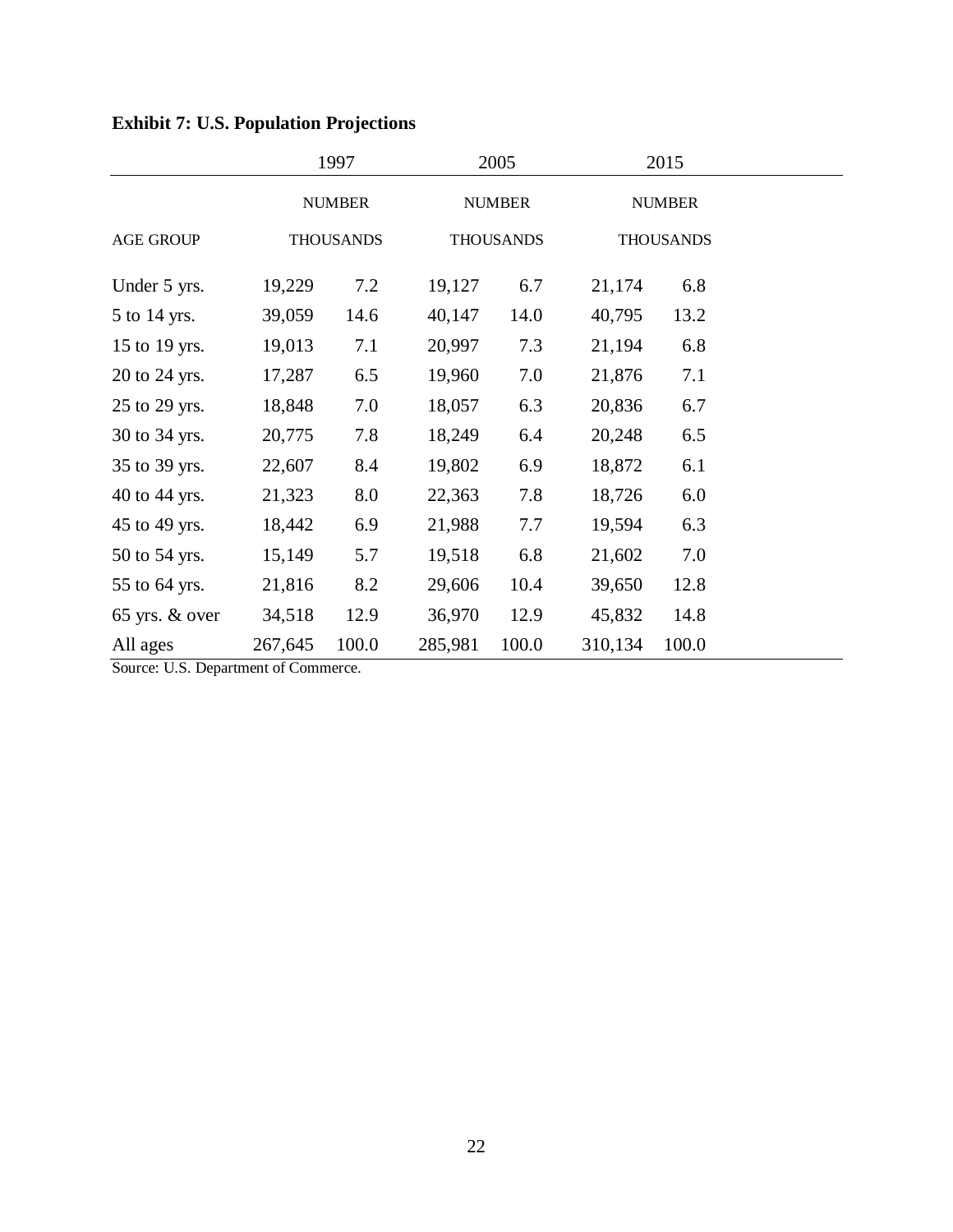#### **Exhibit 8: Excerpts from Nike's 1998 Annual Report on Improving Worker Conditions**

**Expanding Independent Monitoring:** Working with NGO (non-government organization) participation, Nike will initially focus on Vietnam, Indonesia and China. The ultimate goal is to establish a global system of independent certification of the company's labor practices, much the same way financial information in this annual report is certified.

**Raising Minimum Age Requirements**: Nike has increased the minimum age of footwear factory workers to 18 and the minimum age for all other light manufacturing workers (apparel, accessories, equipment) to 16. There is no tolerance for exception.

**Strengthening Environmental, Health and Safety Standards:** Nike launched the Environmental, Health and Safety Management System (EHSMS) in June of '98. The program, developed with two consultant groups (The Guantlett Group and Environmental Resources Management), will provide every factory where Nike footwear is made the tools and training to effectively manage and ensure continuous improvement throughout their environmental, health and safety programs. The program helps each factory develop a fully functioning EHSMS by June 2001.

#### **KEY ENVIRONMENTAL, HEALTH AND SAFETY INITIATIVES:**

 a) Indoor air testing of all footwear factories, and the monitoring of any necessary corrective measures to bring air quality

#### to OSHA levels.

 b) Accelerated replacement of petroleum-based, organic solvents with safer waterbased compounds. In an average month, nine of ten Nike shoes are made with waterbased adhesives, with parallel substitutions underway for primers, degreasers and cleaners used in traditional footwear production.

**Expanded Worker Education:** The Jobs + Education program offers footwear factory workers educational opportunities, such as middle school and high school equivalency courses. The classes will be free and scheduled during non-work hours. Factory participation is voluntary, but by 2002 Nike will order only from footwear factories that offer some form of after-hours education.

**Increasing Support of the Micro-enterprise Loan Program:** The Jobs + Microenterprise Program will provide loans to women to create small businesses. Building on a successful program already responsible for 1000 loans in Vietnam, Nike will expand the program to reach an equal number of families in Indonesia, Thailand and Pakistan.

**Building understanding:** Through the Rising Tides program, Nike is providing research grants and logistical support to universities and colleges to expand the academic body of